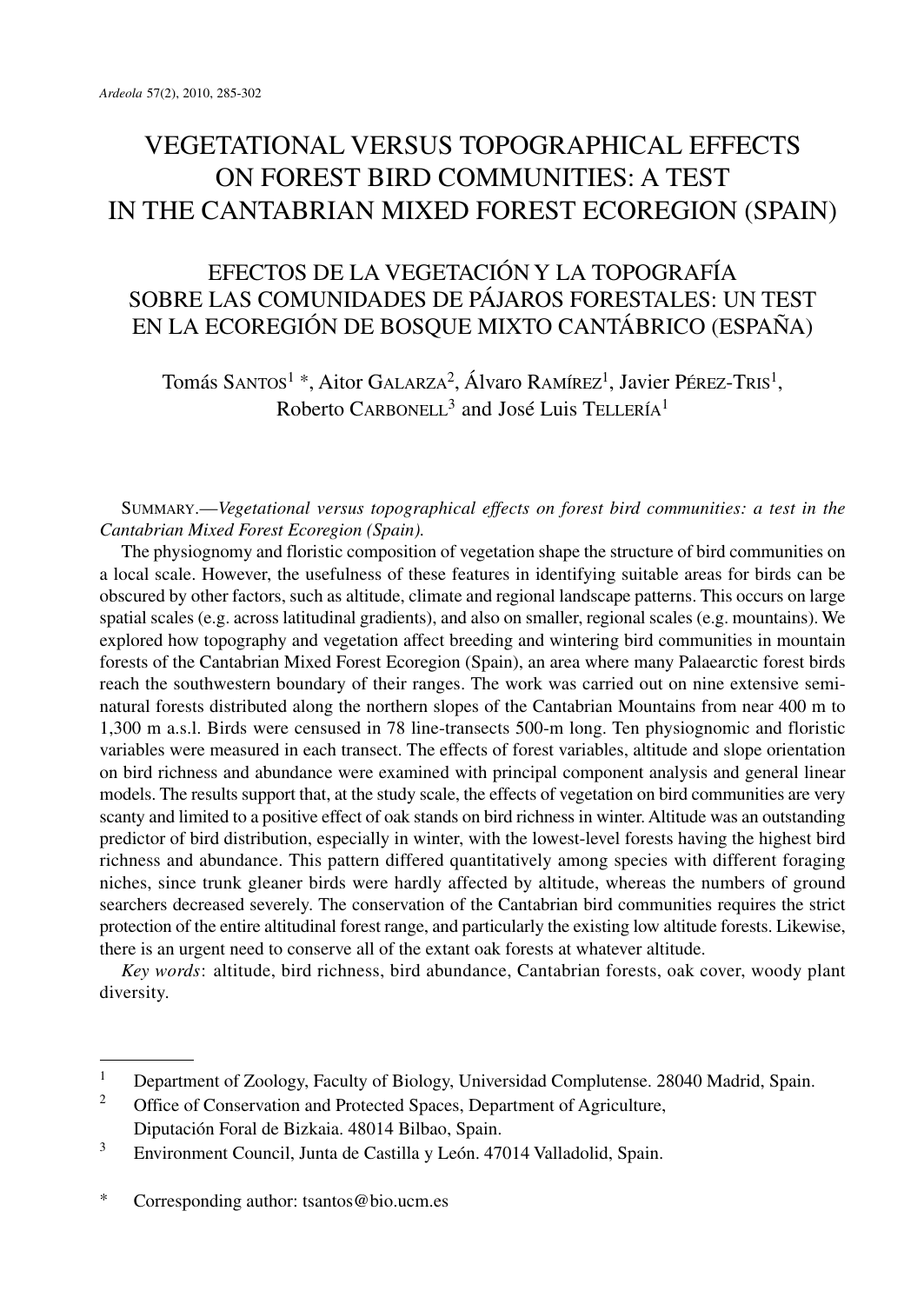#### RESUMEN.—*Efectos de la vegetación y la topografía sobre las comunidades de pájaros forestales: un test en la ecorregión de bosque mixto cantábrico (España).*

La fisonomía y composición florística de la vegetación conforman la estructura de las comunidades de aves a escala local. Sin embargo, la utilidad de estos rasgos para identificar áreas apropiadas para las aves puede quedar oscurecida por la acción de otros factores, como la altitud, el clima y la estructura del paisaje a escala regional. Estos factores actúan a grandes escalas espaciales (en gradientes latitudinales), pero también a escalas menores (regiones montañosas). En este trabajo se explora la influencia de la topografía y la vegetación sobre las comunidades de aves nidificantes e invernantes en la "ecoregión de bosque mixto cantábrico" (España), un área donde muchos pájaros forestales paleárticos alcanzan el borde suroeste de su área de distribución. El trabajo se realizó en nueve bosques extensivos semi-naturales localizados en la ladera norte de la cordillera Cantábrica, con alturas comprendidas entre 400 m y 1.300 m. Los pájaros se censaron en 78 transectos lineales de 500 m de longitud, en los que también se estimaron 10 variables de vegetación. Los efectos de ésta, y de la altitud y orientación de la ladera sobre la riqueza y abundancia de pájaros se analizaron mediante el concurso de análisis de componentes principales y modelos generaleslineales. Losresultados demuestran que, a la escala del estudio, los efectos de la vegetación sobre las comunidades aviares son muy escasos y limitados a un efecto positivo de las manchas de robles sobre la riqueza invernal. La altitud es un predictor destacado de la distribución aviar, especialmente en invierno, cuando los bosques localizados en las áreas más bajas mantienen las mayores abundancias y riquezas de aves. Este patrón difirió entre pájaros con distintos nichos de forrajeo, ya que las especies que explotan los troncos apenas fueron afectadas por la altitud, mientras que la abundancia de los pájaros que comen en el suelo descendió drásticamente en niveles altos y medios. La conservación de las comunidades de pájaros forestales de las montañas cantábricas exige la protección estricta de todo el gradiente boscoso altitudinal, en especial de los bosques que todavía persisten en las cotas bajas. Así mismo, es urgente la conservación de todos los robledales.

*Palabras clav*e: altitud, bosques cantábricos, cobertura de robles, diversidad de plantas leñosas, riqueza y abundancia de pájaros forestales.

#### **INTRODUCTION**

The structure of bird assemblages is commonly related to the physiognomy and floristic traits of vegetation, a relationship that is at the core of theoretical and applied approaches to the study of this group (Wiens, 1989; Morrison *et al.*, 1998). In the case of forest birds, it has been observed that species richness increases with forest age and complexity. Therefore, adequate management of the structure of forest stands is considered to be the most effective action for improving forest habitats for birds (Morrison, 2002; Ausden, 2004). However, the ability of vegetation to shape bird communities varies at different spatial scales (Kotliar and Wiens, 1990). Whereas studies on the way animal assemblages are

structured at local scales have supported the relevance of vegetation or landscape patterns, macro-scale approaches highlight the prevalence of climate or historical events (Wiens, 1989; Noss, 1999; Root *et al*., 2003).

In this paper we explore the role of vegetation and topography as factors in shaping the richness and abundance of forest birds in the Cantabrian Mixed Forests Ecoregion (PA0406; Olson and Dinerstein, 2002), an area of mountain forests located in northwestern Spain, between the Atlantic Ocean and the Cantabrian Mountains (figure 1). The lowlands have been strongly transformed but the highlands retain large patches of seminatural forests dominated by broadleaved trees (García *et al*., 2005). These forests, situated immediately north of the Mediterranean re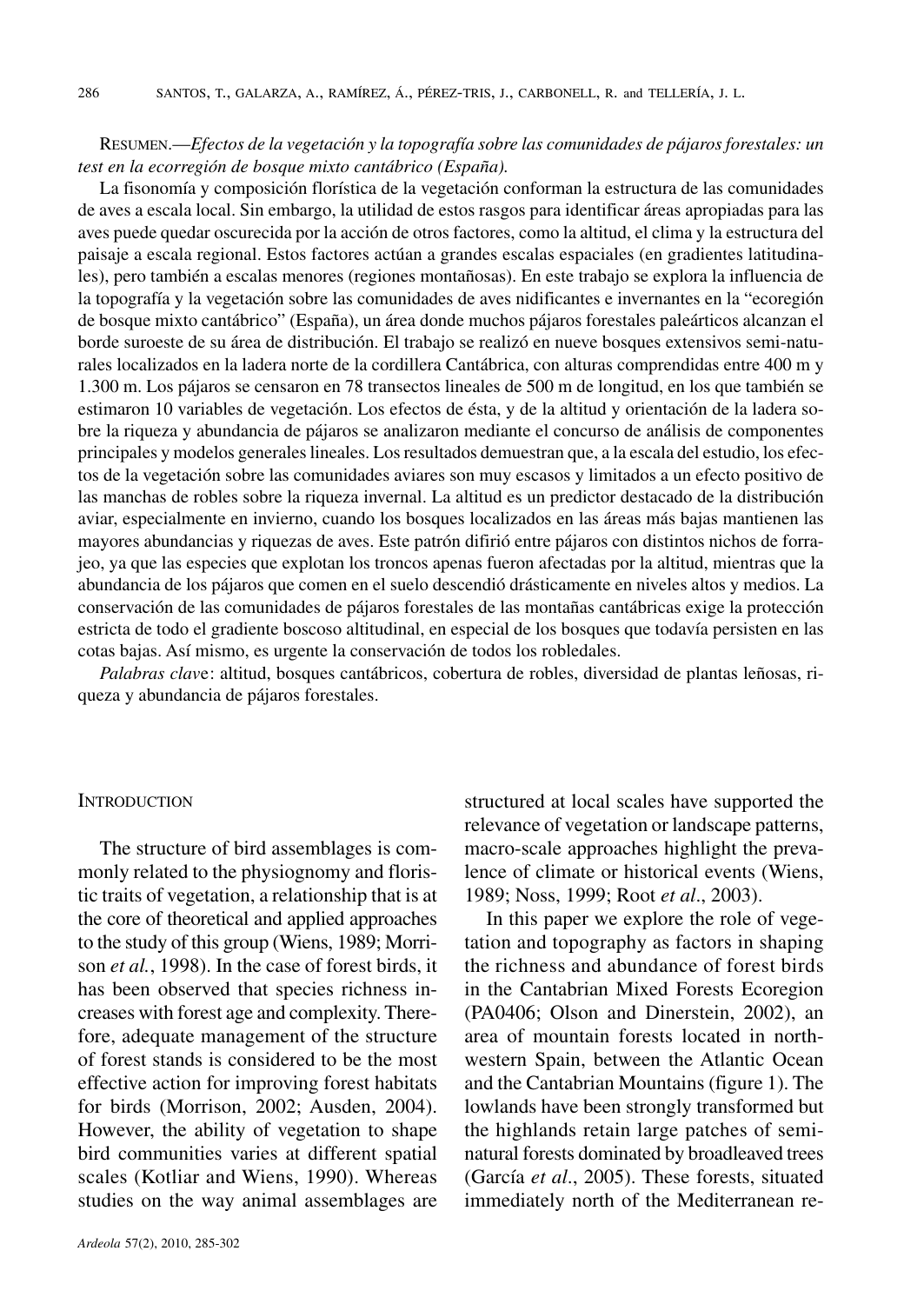gion, are of high conservation concern because they are the last southern refuge of many European forest species (Hagemeijer and Blair, 1997). Thus, the area is included in the Spanish Important Bird Areas designed to protect birds (Viada, 1999), and incorporated within the Spanish list of Natura 2000 Sites.

Some of the factors affecting forest bird communities in the Cantabrian Ecoregion have been specifically or partially addressed by several studies (Carrascal and Tellería, 1990; Tellería and Galarza, 1990;Álvarez and Purroy, 1993). However, none have specifically focused on the forest avifauna of the whole area, even though it maintains one of

the most diverse forest bird communities in the Iberian Peninsula (Ramírez and Tellería, 2003; González-Taboada *et al.*, 2007). Such knowledge is essential, however, for the efficient design of the management plans sponsored by the EU regulation to improve conservation of the Natura 2000 Network (Article 6 of the 'Habitats' Directive, 92/43/EEC).

We addressed these issues by studying the breeding and wintering bird communities along 78 transects located in nine large natural forests distributed across the Cantabrian Mountains (fig. 1). In particular, we assessed the role of two main environmental features that affect the structure of bird assemblages:



FIG. 1.—Distribution of the studied forests within the Cantabrian Mountains. The dashed line shows the limit between the Eurosiberian and Mediterranean bioclimatic regions. Shadowing indicates elevations above 500 m a.s.l (grey) and above 1,000 m a.s.l. (black). Localities are numbered: 1: Aralar; 2: Altube; 3: Saja; 4: Piedras Luengas; 5: Cosgaya; 6: Tarna; 7: Quirós; 8: Muniellos and 9: Piornedo. *[Distribución de los bosques estudiados en las montañas Cantábricas. La línea de trazos separa las regiones bioclimáticas mediterránea y eurosiberiana. El sombreado gris señala las areas situadas por en*cima de 500 m de altitud y el negro por encima de 1.000 m. Numeración de las localidades: 1: Aralar; 2: Altube; 3: Saja; 4: Piedras Luengas; 5: Cosgaya; 6: Tarna; 7: Quirós; 8: Muniellos y 9: Piornedo.]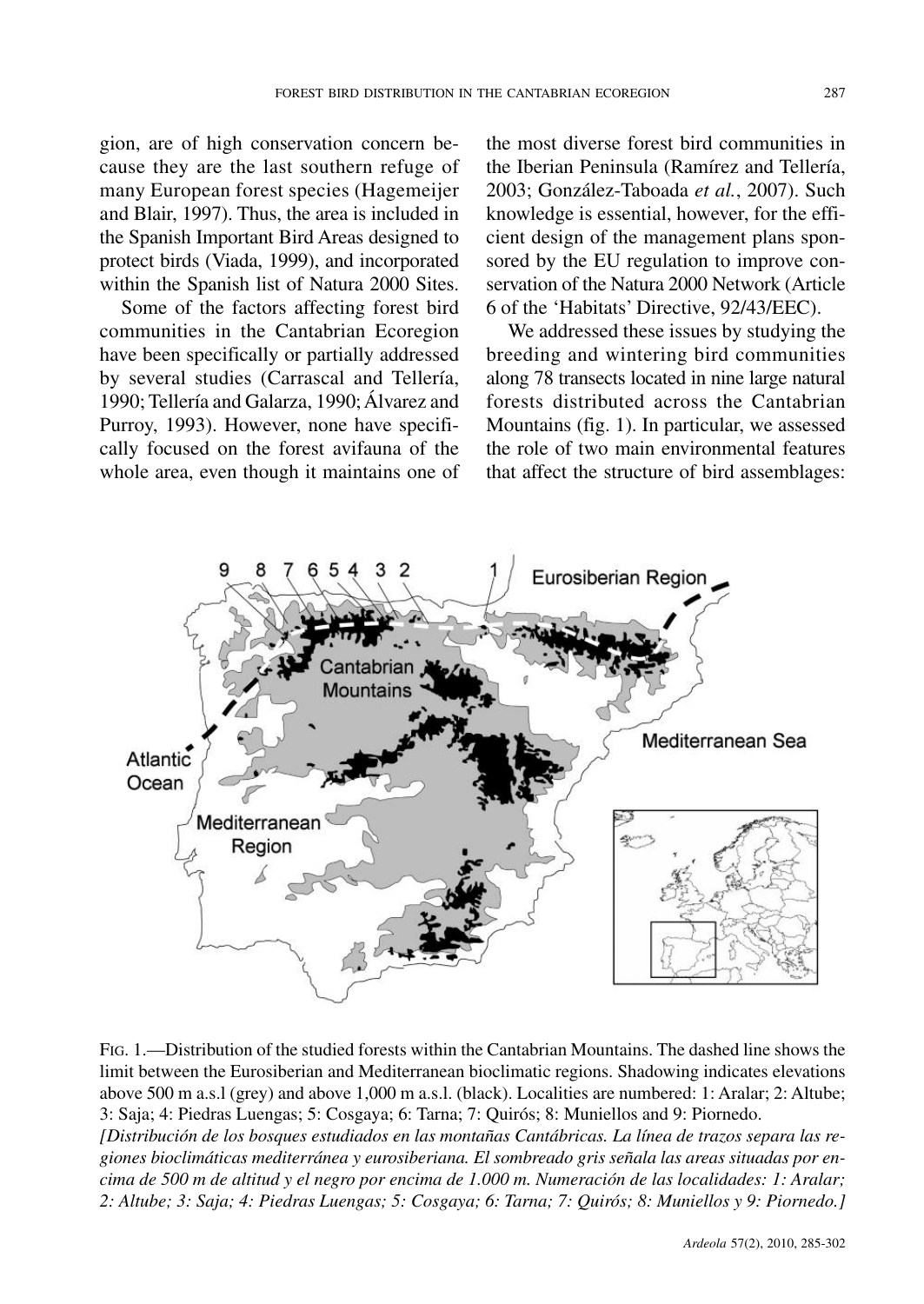288 SANTOS, T., GALARZA, A., RAMÍREZ, Á., PÉREZ-TRIS, J., CARBONELL, R. and TELLERÍA, J. L.

- i) *Vegetation*. We explored whether the physiognomic and floristic composition of forests predict the structure of bird communities on a scale of the whole mountain range. Vegetational traits are principal determinants of habitat selection by birds at small, territorial and local scales (Wiens, 1989; Morrison *et al*., 1998), but their influence on a large, regional scale is debated (Kotliar and Wiens, 1990; Luck, 2002). It is thus interesting to know whether vegetational features on the scale of bird territories can predict the structure of bird communities on the scale of the entire Cantabrian Mountains.
- ii) *Topography*. We examined the potential role of topographical features in shaping bird assemblages on the scale of Cantabrian Mountain forests. Many species decrease in abundance in areas located at high elevations or on mountain slopes shaded from the sun, a response that is most evident in winter (Huertas and Díaz, 2001; Carrascal

and Díaz, 2006). Topography could be thus a factor operating on a regional scale but subject to a seasonal pattern.

### **METHODS**

#### *Study area*

We studied nine extensive semi-natural forests distributed along the northern slopes of the Cantabrian Mountains from near 400 m to 1,300 m a.s.l. (table 1, fig. 1). The Cantabrian Mountains have an east/west orientation, intercepting the predominant north-westerly rain fronts arriving from the Atlantic (giving over 1,000 mm of annual precipitation, Ninyerola *et al.*, 2005). The northern slopes are thus much wetter than the southern ones, and are dominated by beeches (*Fagus sylvatica*) and Atlantic oaks (*Quercus robur* and *Quercus petraea*), accompanied by a diverse cohort of trees and shrubs (*Betula*, *Salix*, *Corylus*, *Castanea*, *Acer, Ilex, Erica*, *Rubus*, etc.).

#### TABLE 1

Geographical location (east/west orientation), topography (see fig. 1), sampling effort and tree composition of the studied forests.

*[Localización geográfica de este a oeste, topografía, esfuerzo de muestreo y composición del arbolado de los bosques estudiados.]*

|                               | <b>Forest locality</b> | <b>UTM</b> | Mean altitude<br>$m$ a.s.l. (min-max) | No. of<br>transects | <b>Cover of dominant trees</b><br>$(\%)$ |
|-------------------------------|------------------------|------------|---------------------------------------|---------------------|------------------------------------------|
|                               | Aralar                 | 30TWN85    | 888 (753-1,014)                       | 10                  | Fagus $(66)$                             |
| $\mathfrak{D}_{\mathfrak{p}}$ | Altube                 | 30TWN05    | 422 (388-476)                         | 6                   | Fagus $(43)$ , Quercus $(27)$            |
| 3                             | Saja                   | 30TUN97    | 740 (551-931)                         | 10                  | Fagus $(73)$                             |
| 4                             | Piedras Luengas        | 30TUN76    | 990 (921-1,081)                       | 7                   | Fagus $(46)$ , Quercus $(27)$            |
| 5                             | Cosgaya                | 30TUN57    | 961 (827-1,021)                       | 10                  | Fagus (27), Quercus (18)                 |
| 6                             | Tarna                  | 30TUN17    | $1,188$ $(1,112-1,265)$               | 5                   | <i>Fagus</i> $(60)$                      |
| 7                             | <b>Ouirós</b>          | 30TTN67    | 871(586-1,165)                        | 10                  | Fagus $(47)$                             |
| 8                             | <b>Muniellos</b>       | 29TPH76    | 1,083 (679-1,302)                     | 12                  | Betula (43), Quercus (16)                |
| 9                             | Piornedo               | 29TPH63    | 992 (958-1,031)                       | 8                   | <i>Ouercus</i> (45)                      |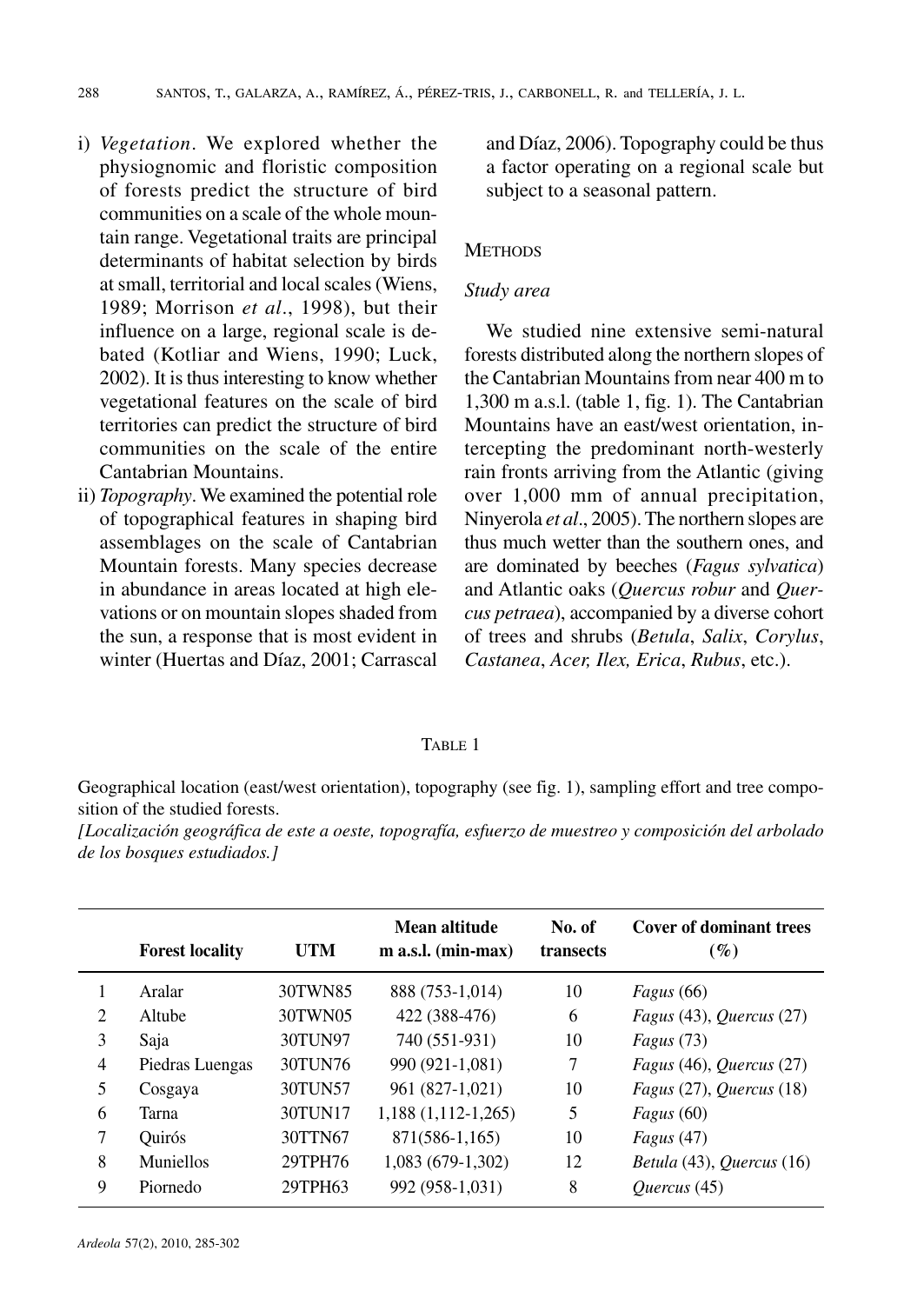#### *Bird counts*

We delimited 5 to 12 line-transects (500-m) long) in each forest (hereafter "localities"), which were censused in June 2005 and January 2006 ( $N = 78$  transects; table 1). We counted all birds seen or heard along each transect. Large-bodied and cryptic species (such as *Accipiter nisus*, *Buteo buteo*, *Strix aluco* or *Caprimulgus europaeus*, all observed in the censuses) cannot be accurately counted by line transects and so they were excluded from the analyses. We initially designed our transects to base our estimates of bird abundance on birds recorded within 50 m of the progression line alone. However, many species occurred at very low density in winter, and consequently were seldom detected within the census belt. Therefore, we finally decided to use all contacts recorded. We are aware that detectability varies among species and such variation is greater outside the census belt. This circumstance should not substantially affect our within-species comparisons (spring *vs* winter abundance) or our analyses of total density when the whole bird community is considered (note that the species composition does not vary substantially between seasons). However, bird detectability may vary between seasons (Bibby *et al*., 2000), and therefore the latter comparisons should be viewed with care. For example, the detectability of some species may be lower in winter than in spring (as observed for the firecrest *Regulus ignicapillus* and some tit species; L. Mª. Carrascal, *pers. obs.*). In any case, this potential caveat does not affect the most relevant analysesin ourstudy, i.e. the test of the effects of different factors (altitude, vegetation) within seasons.

Passerine and woodpecker species present in at least 10 transects in any season (19 species), were classified according with their dominant use of foraging substrates in winter as (G) ground-searchers, (T) trunk-gleaners, and

(F) foliage-gleaners (Carrascal and Tellería, 1985; Carrascal *et al*., 1987; Carrascal, 1988).

#### *Vegetation structure and topography*

We measured the physiognomic and floristic structure of forests by means of two 25-m radius circles distributed at 200 m intervals along each transect. We measured forest physiognomy by visually estimating shrub cover (vegetation under 2-m height), tree cover, tree density (number of trunks with diameter at breast height over 10 cm –see table 3) and tree height. Floristic structure was evaluated by estimating the cover of beeches and oaks, and the number of species of trees (more than 2-m high) and shrubs (less than 2-m high). We averaged the scores of the two sampling circles to characterise each line transect.

We located and measured the altitude (m a.s.l.) of each transect using GPS devices. In addition, we evaluated the mean slope orientation of each transect as the dominant distribution of level curves on 1:50,000 scale maps obtained from the SIGPAC facility (Spanish Ministry of Agriculture, http://www.mapa.es/ es/sig/pags/ sigpac/intro.htm). We scored the orientation from 0º (NW) to 180º (SE) around a full range of 360º, since NW orientations are moister and cooler than SE orientations (Marquínez *et al.*, 2003). These scores were cosine-transformed after being recalculated from degrees to radians (Díaz, 2006), thereby obtaining an index that ranged from 1 (cool and rainy NW orientation) to -1 (SE orientation, sunlit at dawn). We used these two topographic features as proxies of climatic harshness (Carrascal and Díaz, 2006).

## *Statistical analyses*

We tested the effects on bird communities of two groups of independent variables, vegetation and topography (altitude and slope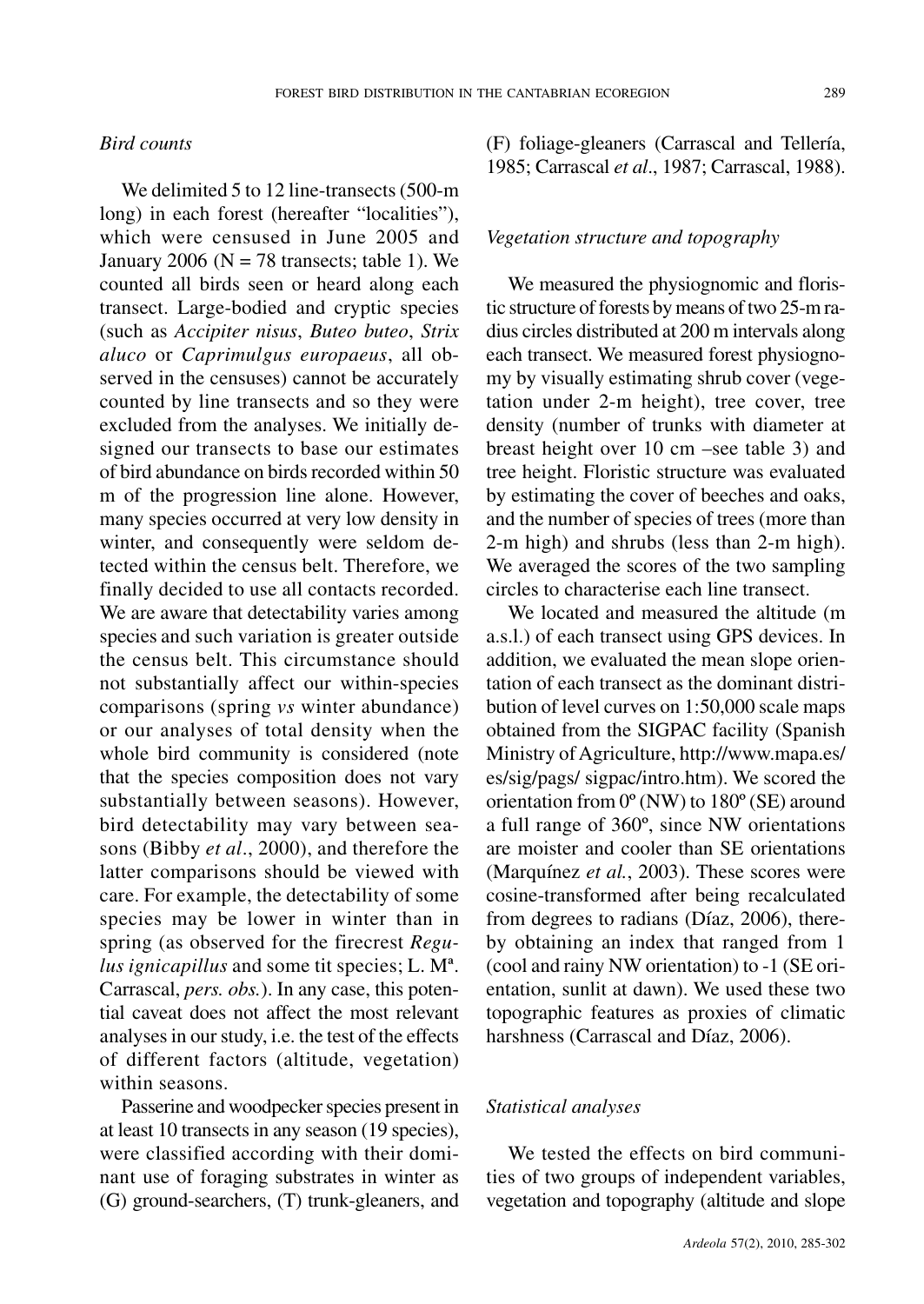| ٠<br>. . |
|----------|
| г<br>٠   |
|          |

Noundance (no. individuals/transect  $\pm$  s.e.) and richness (no. bird species/transect  $\pm$  s.e.) of bird species in the Cantabrian mountain forests censused Abundance (no. individuals/transect  $\pm$  s.e.) and richness (no. bird species/transect  $\pm$  s.e.) of bird species in the Cantabrian mountain forests censused during spring and winter ( $N = 78$  transects). The numbers of transects in which each bird species was recorded in spring and winter, respectively, are hich each bird species was recorded in spring and winter, respectively, are in parentheses. Results of Wilcoxon matched pairs tests are given for species present in at least 10 transects in any season; bird richness and total in parentheses. Results of Wilcoxon matched pairs tests are given for species present in at least 10 transects in any season; bird richness and total 0.001). [G] ground-searchers, [T] trunk-gleaners, ≤ $\leq 0.01$ , \*\*\*: P ≤ $\leq 0.05$ , \*\*: P he numbers of transects in w ≤abundance are compared with t tests for dependent samples (\*: P 78 transects). T during spring and winter (N F] foliage-gleaners. [F] foliage-gleaners.

vamente. La abundancia de las especies presentes en al menos 10 transectos en alguna de las dos estaciones se compara entre estaciones con tests Abundancia (nº de individuos/transecto  $\pm$  e.s.) y riqueza (nº de especies/transecto  $\pm$  e.s.) de aves en los bosques cantábricos censados en pri-[Abundancia (nº de individuos/transecto  $\pm$  e.s.) y riqueza (nº de especies/transecto  $\pm$  e.s.) de aves en los bosques cantábricos censados en primavera e invierno (N = 78 transectos). En paréntesis, número de transectos en que cada especie fue registrada en primavera e invierno, respecti-= 78 transectos). En paréntesis, número de transectos en que cada especie fue registrada en primavera e invierno, respectivamente. La abundancia de las especies presentes en al menos 10 transectos en alguna de las dos estaciones se compara entre estaciones con tests de Wilcoxon para muestras apareadas; la riqueza de aves y la abundancia total se comparan mediante tests de la t para muestras dependientes de Wilcoxon para muestras apareadas; la riqueza de aves y la abundancia total se comparan mediante tests de la t para muestras dependientes  $\leq$ 0,001). Gremios tróficos: especies que comen preferentemente en el suelo (G), en el follaje (F) y en los troncos ≤ *0,01,* \*\*\**: P* y ramas gruesas  $(T)$ .] *mavera e invierno (N y ramas gruesas (T).]* ≤ *0,05,* \*\**: P* ≤*(*\**: P*

|                                                     | Spring          | Winter          |                                                    | Spring          | Winter          |
|-----------------------------------------------------|-----------------|-----------------|----------------------------------------------------|-----------------|-----------------|
| $Columnba$ palumbus $(21, 7)$ <sup>"</sup>          | $0.28 \pm 0.05$ | $0.47 \pm 0.23$ | [F] Regulus ignicapillus (29, 12)*                 | $0.53 \pm 0.09$ | $0.29 \pm 0.11$ |
| Picus viridis (9, 6)                                | $0.13 \pm 0.04$ | $0.08 \pm 0.03$ | $[F]$ Aegithalos caudatus (10, 16) <sup>ns</sup>   | $0.58 \pm 0.21$ | $0.77 \pm 0.20$ |
| $Dryocopus$ martius $(2, 1)$                        | $0.03 \pm 0.02$ | $0.01 \pm 0.01$ | $[T-F]$ Poecile palustris $(13, 17)$ <sup>ns</sup> | $0.32 \pm 0.10$ | $0.47 \pm 0.12$ |
| [T] Dendrocopos major $(11, 10)^{m}$                | $0.15 \pm 0.04$ | $0.17 \pm 0.05$ | [G-F] Lophophanes cristatus $(26, 17)^*$           | $0.73 \pm 0.14$ | $0.36 \pm 0.09$ |
| Dendrocopos medius (5, 0)                           | $0.08 \pm 0.03$ |                 | $[F]$ Periparus ater (44, 7)****                   | $1.44 \pm 0.19$ | $0.15 \pm 0.06$ |
| [G] Troglodytes troglodytes $(60, 13)$ ***          | $1.94 \pm 0.19$ | $0.32 \pm 0.10$ | [F] Cyanistes caeruleus (43, 30)**                 | $1.26 \pm 0.19$ | $0.67 \pm 0.12$ |
| $1**$<br>[G] Prunella modularis (12,                | $0.22 \pm 0.06$ | $0.03 \pm 0.03$ | [G-F] Parus major (38, 19)***                      | $0.91 \pm 0.13$ | $0.38 \pm 0.09$ |
| $21$ <sup>****</sup><br>[G] Erithacus rubecula (75, | $3.78 \pm 0.22$ | $0.36 \pm 0.09$ | [T] Sitta europaea $(30, 35)$ <sup>ns</sup>        | $0.81 \pm 0.15$ | $0.91 \pm 0.15$ |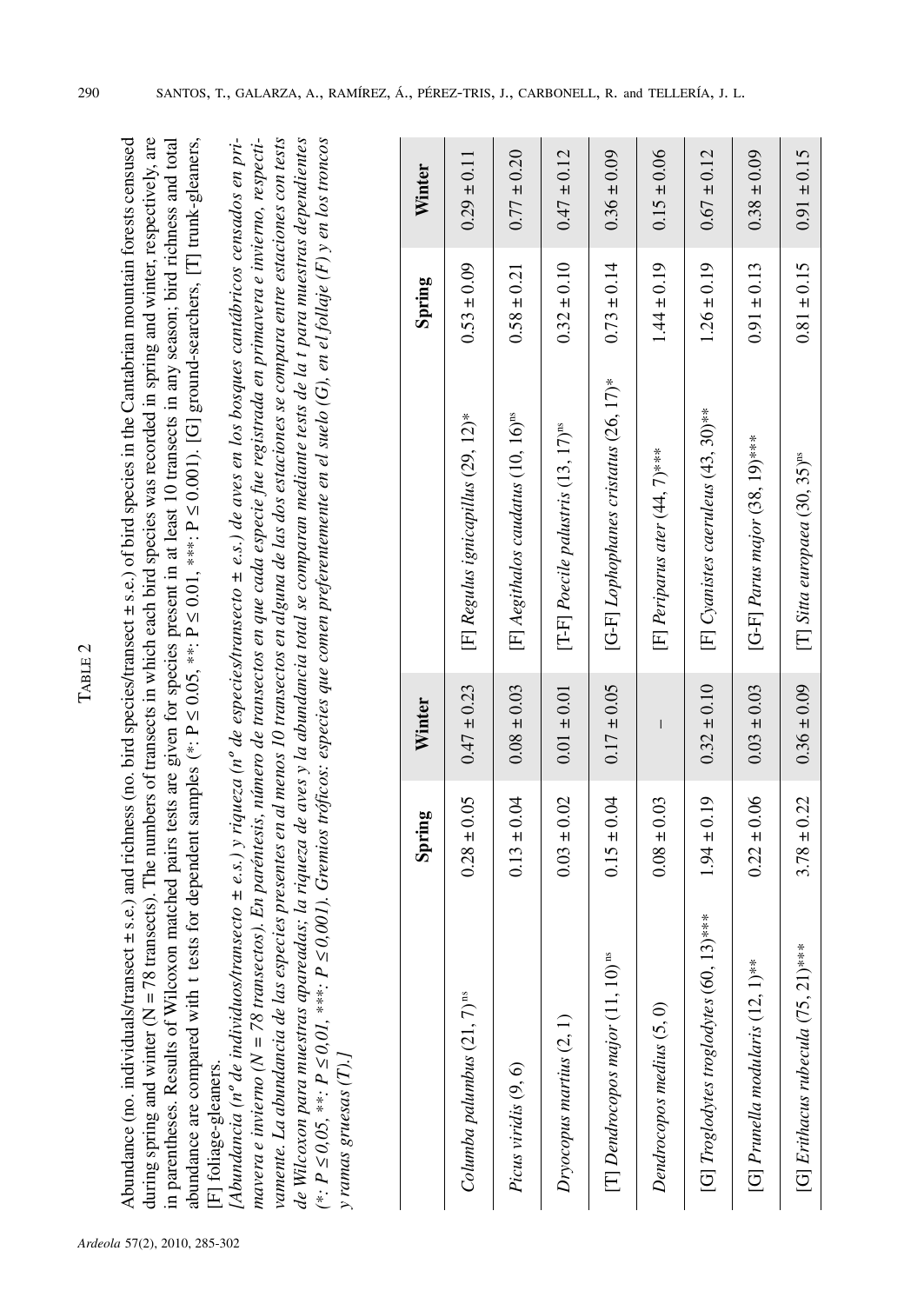| г.<br>г. |  |
|----------|--|

| [G] Turdus philomelos $(54, 6)$ ***<br>[G] Turdus merula $(57, 21)$ *** |                                                                                                                                                                                                                                                                                                                                                                                  |                                                                                                                                                                                                                                                                                                                                                                                                                |                                                  | Spring          | Winter                                                                                                                                                                                                                                                                                                                                                                                                         |
|-------------------------------------------------------------------------|----------------------------------------------------------------------------------------------------------------------------------------------------------------------------------------------------------------------------------------------------------------------------------------------------------------------------------------------------------------------------------|----------------------------------------------------------------------------------------------------------------------------------------------------------------------------------------------------------------------------------------------------------------------------------------------------------------------------------------------------------------------------------------------------------------|--------------------------------------------------|-----------------|----------------------------------------------------------------------------------------------------------------------------------------------------------------------------------------------------------------------------------------------------------------------------------------------------------------------------------------------------------------------------------------------------------------|
|                                                                         | $1.55 \pm 0.16$                                                                                                                                                                                                                                                                                                                                                                  | $0.60 \pm 0.15$                                                                                                                                                                                                                                                                                                                                                                                                | Certhia familiaris (3, 5)                        | $0.05 \pm 0.03$ | $0.08 \pm 0.04$                                                                                                                                                                                                                                                                                                                                                                                                |
|                                                                         | $1.29 \pm 0.14$                                                                                                                                                                                                                                                                                                                                                                  | $0.09 \pm 0.04$                                                                                                                                                                                                                                                                                                                                                                                                | [T] Certhia brachydactyla (28, 19) <sup>ns</sup> | $0.60 \pm 0.11$ | $0.35 \pm 0.08$                                                                                                                                                                                                                                                                                                                                                                                                |
| Turdus iliacus $(-, 5)$                                                 | $\begin{array}{c} \rule{0pt}{2.5ex} \rule{0pt}{2.5ex} \rule{0pt}{2.5ex} \rule{0pt}{2.5ex} \rule{0pt}{2.5ex} \rule{0pt}{2.5ex} \rule{0pt}{2.5ex} \rule{0pt}{2.5ex} \rule{0pt}{2.5ex} \rule{0pt}{2.5ex} \rule{0pt}{2.5ex} \rule{0pt}{2.5ex} \rule{0pt}{2.5ex} \rule{0pt}{2.5ex} \rule{0pt}{2.5ex} \rule{0pt}{2.5ex} \rule{0pt}{2.5ex} \rule{0pt}{2.5ex} \rule{0pt}{2.5ex} \rule{0$ | $0.54 \pm 0.29$                                                                                                                                                                                                                                                                                                                                                                                                | Garrulus glandarius (24, 27) <sup>ns</sup>       | $0.38 \pm 0.07$ | $0.68 \pm 0.13$                                                                                                                                                                                                                                                                                                                                                                                                |
| Turdus viscivorus (8, 8)                                                | $0.14 \pm 0.05$                                                                                                                                                                                                                                                                                                                                                                  | $0.18 \pm 0.07$                                                                                                                                                                                                                                                                                                                                                                                                | [G-F] Fringilla coelebs $(67, 8)$ ***            | $3.04 \pm 0.27$ | $0.13 \pm 0.05$                                                                                                                                                                                                                                                                                                                                                                                                |
| Sylvia borin (18, -)                                                    | $0.29 \pm 0.07$                                                                                                                                                                                                                                                                                                                                                                  | $\sf I$                                                                                                                                                                                                                                                                                                                                                                                                        | [G] Serinus serinus $(11, 0)$ **                 | $0.14 \pm 0.04$ | $\begin{array}{c} \rule{0pt}{2ex} \rule{0pt}{2ex} \rule{0pt}{2ex} \rule{0pt}{2ex} \rule{0pt}{2ex} \rule{0pt}{2ex} \rule{0pt}{2ex} \rule{0pt}{2ex} \rule{0pt}{2ex} \rule{0pt}{2ex} \rule{0pt}{2ex} \rule{0pt}{2ex} \rule{0pt}{2ex} \rule{0pt}{2ex} \rule{0pt}{2ex} \rule{0pt}{2ex} \rule{0pt}{2ex} \rule{0pt}{2ex} \rule{0pt}{2ex} \rule{0pt}{2ex} \rule{0pt}{2ex} \rule{0pt}{2ex} \rule{0pt}{2ex} \rule{0pt}{$ |
| [F] Sylvia atricapilla (70, 1)***                                       | $3.14 \pm 0.26$                                                                                                                                                                                                                                                                                                                                                                  | $0.01 \pm 0.01$                                                                                                                                                                                                                                                                                                                                                                                                | Carduelis carduelis (0, 1)                       | I               | $0.01 \pm 0.01$                                                                                                                                                                                                                                                                                                                                                                                                |
| Phylloscopus bonelli (4, -)                                             | $0.09 \pm 0.05$                                                                                                                                                                                                                                                                                                                                                                  | $\begin{array}{c} \rule{0pt}{2ex} \rule{0pt}{2ex} \rule{0pt}{2ex} \rule{0pt}{2ex} \rule{0pt}{2ex} \rule{0pt}{2ex} \rule{0pt}{2ex} \rule{0pt}{2ex} \rule{0pt}{2ex} \rule{0pt}{2ex} \rule{0pt}{2ex} \rule{0pt}{2ex} \rule{0pt}{2ex} \rule{0pt}{2ex} \rule{0pt}{2ex} \rule{0pt}{2ex} \rule{0pt}{2ex} \rule{0pt}{2ex} \rule{0pt}{2ex} \rule{0pt}{2ex} \rule{0pt}{2ex} \rule{0pt}{2ex} \rule{0pt}{2ex} \rule{0pt}{$ | Carduelis spinus (0, 1)                          | T               | $0.01 \pm 0.01$                                                                                                                                                                                                                                                                                                                                                                                                |
| [G] Phylloscopus collybita/ibericus<br>$+$ (19, 1)***                   | $0.32 \pm 0.07$                                                                                                                                                                                                                                                                                                                                                                  | $0.01 \pm 0.01$                                                                                                                                                                                                                                                                                                                                                                                                | Pyrrhula pyrrhula (9, 6)                         | $0.18 \pm 0.06$ | $0.27 \pm 0.14$                                                                                                                                                                                                                                                                                                                                                                                                |
| Regulus regulus (4, 1)                                                  | $0.05 \pm 0.02$                                                                                                                                                                                                                                                                                                                                                                  | $0.01 \pm 0.01$                                                                                                                                                                                                                                                                                                                                                                                                | Emberiza cia (4, 1)                              | $0.05 \pm 0.03$ | $0.01 \pm 0.01$                                                                                                                                                                                                                                                                                                                                                                                                |
| Mean bird richness****                                                  | $10.4 \pm 0.299$                                                                                                                                                                                                                                                                                                                                                                 | $4.1 \pm 0.374$                                                                                                                                                                                                                                                                                                                                                                                                |                                                  |                 |                                                                                                                                                                                                                                                                                                                                                                                                                |
| Mean abundance***                                                       | $24.5 \pm 0.895$                                                                                                                                                                                                                                                                                                                                                                 | $8.4 \pm 0.968$                                                                                                                                                                                                                                                                                                                                                                                                |                                                  |                 |                                                                                                                                                                                                                                                                                                                                                                                                                |

#### FOREST BIRD DISTRIBUTION IN THE CANTABRIAN ECOREGION 291

† P. ibericus is present exclusively as breeder. *P. ibericus* is present exclusively as breeder.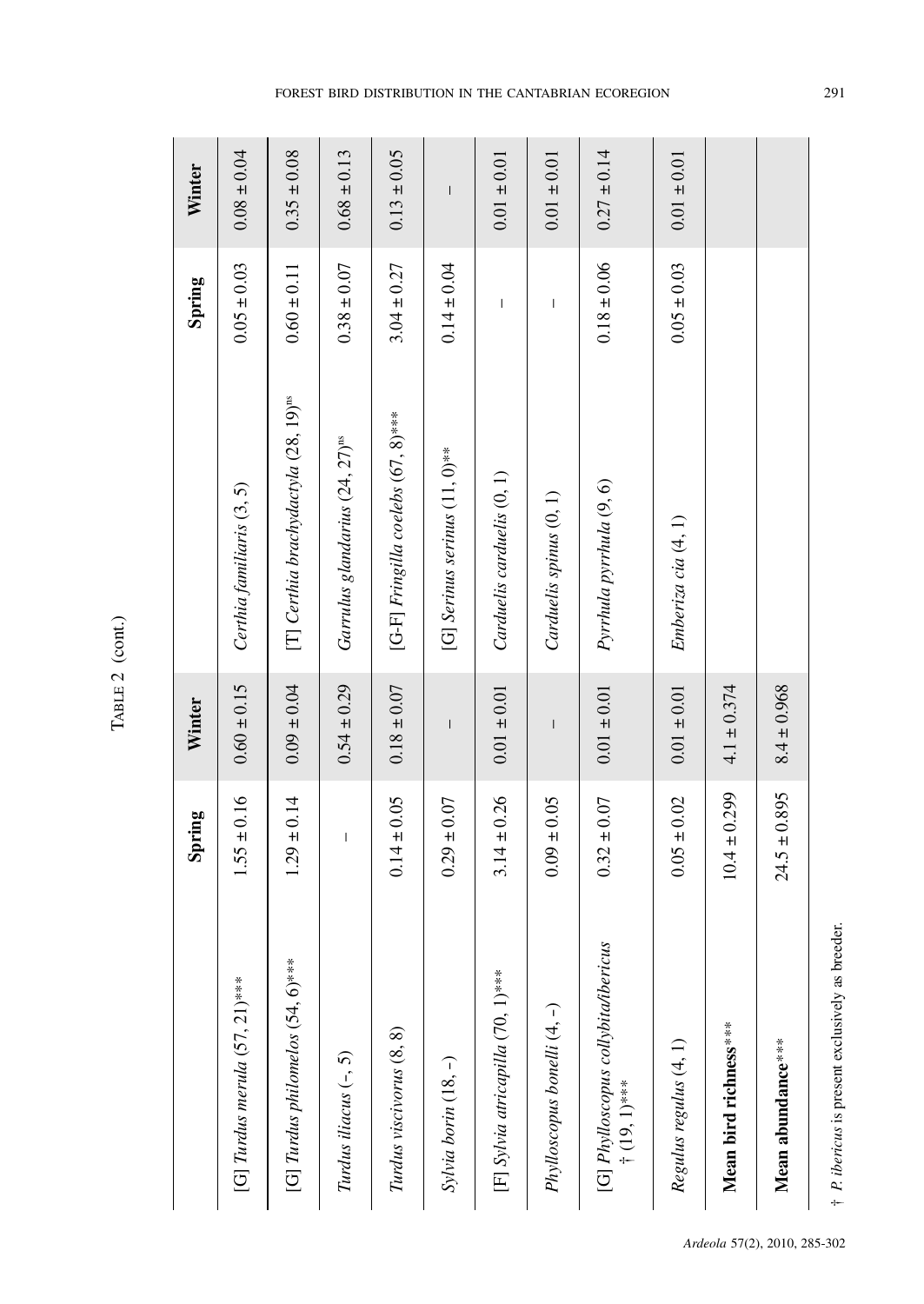orientation), while controlled for the spatial autocorrelation with a second degree Legendre's polynomial (Borcard *et al*., 1992); so, we included five spatial covariates derived from the geographical coordinates of every transect. We conducted a Principal ComponentAnalysis on the physiognomic and floristic features of vegetation (10 variables), to reduce the number of variables. We then used the factor scores of the selected components to probe the effects of forest structure and physionomy. We thus included geographical covariates, altitude, slope orientation and the PC vegetation traits as covariates in general linear models (GLM; StatSoft, 2002).

We applied similar analyses to the most abundant passerine species, those present in at least 16 transects out of 78 census transects (20%). These analyses were used to explore whether the effects of vegetation and topography on the distribution of individual species were similar to the observed patterns on a community scale. We tackled the problem of multiple statistical tests by lowering the  $\alpha$ values to 0.01, and by reporting exact p-values (see Moran, 2003).

#### **RESULTS**

Three of the 34 species recorded were summer visitors (garden warbler *Sylvia borin*, and Iberian and Bonelli's warblers *Phylloscopus ibericus* and *P. bonelli*) and the redwing *Turdus iliacus* was the only strictly migratory species detected in winter (table 2); the Iberian warbler and the chiffchaff *Phylloscopus collybita* were analyzed together since they can not always be identified with certainty –see Cuesta and Balmori, 2003). Despite this seasonal constancy in species-composition, the arrival of winter was associated with major changes in the structure of the bird communities (table 2). Total abundance and species richness per transect severely decreased from spring to

winter (t-test for dependent samples,  $N = 78$ transects, abundance:  $t = 15.894$ ,  $P < 0.001$ ; richness:  $t = 15.998$ ,  $P < 0.001$ ); in short, bird communities lost 60% of their species and and 66% of their individuals in winter (table 2). Abundance and species richness per transect were strongly correlated (Pearson correlation coefficient, spring:  $r_{78} = 0.75$ , P < 0.001; winter:  $r_{78} = 0.88$ ,  $P < 0.001$ ), supporting the view that species richness was the main determinant of abundance at the scale of 0.5 Km transect units.

Fourteen out of 19 widespread species of passerines and woodpeckers decreased their abundance in winter, and five did not show

#### TABLE 3

Results of the PCA carried out on floristic and physiognomic variables (1-4 and 5-10, respectively) measured on transects. Factor loadings of variables, eigenvalues and variance explained by each component are given.

*[Resultados del análisis de componentes principales realizado sobre las variables fisionómicas (las cuatro primeras) y florísticas(lasseis últimas) medidas en los transectos. Se exponen los números-peso de las variables, los eigen-valores y la varianza explicada por cada componente.]*

|                  | PC <sub>1</sub> | PC <sub>2</sub> | PC <sub>3</sub> |
|------------------|-----------------|-----------------|-----------------|
| Shrub species    | 0.839           | $-0.201$        | $-0.257$        |
| Tree species     | 0.712           | $-0.326$        | $-0.225$        |
| Oak cover        | 0.488           | 0.229           | 0.758           |
| Beech cover      | $-0.727$        | $-0.462$        | $-0.219$        |
| Shrub cover      | 0.837           | 0.266           | $-0.193$        |
| Tree cover       | $-0.013$        | $-0.818$        | 0.234           |
| Tree height      | $-0.836$        | 0.096           | 0.187           |
| Trunks 10-30 cm  | 0.612           | $-0.468$        | 0.454           |
| Trunks 30-50 cm  | $-0.485$        | $-0.427$        | $-0.040$        |
| Trunks $>$ 50 cm | $-0.878$        | 0.137           | 0.148           |
| Eigenvalue       | 4.76            | 1.58            | 1.10            |
| Variance $(\% )$ | 47.6            | 15.8            | 11.0            |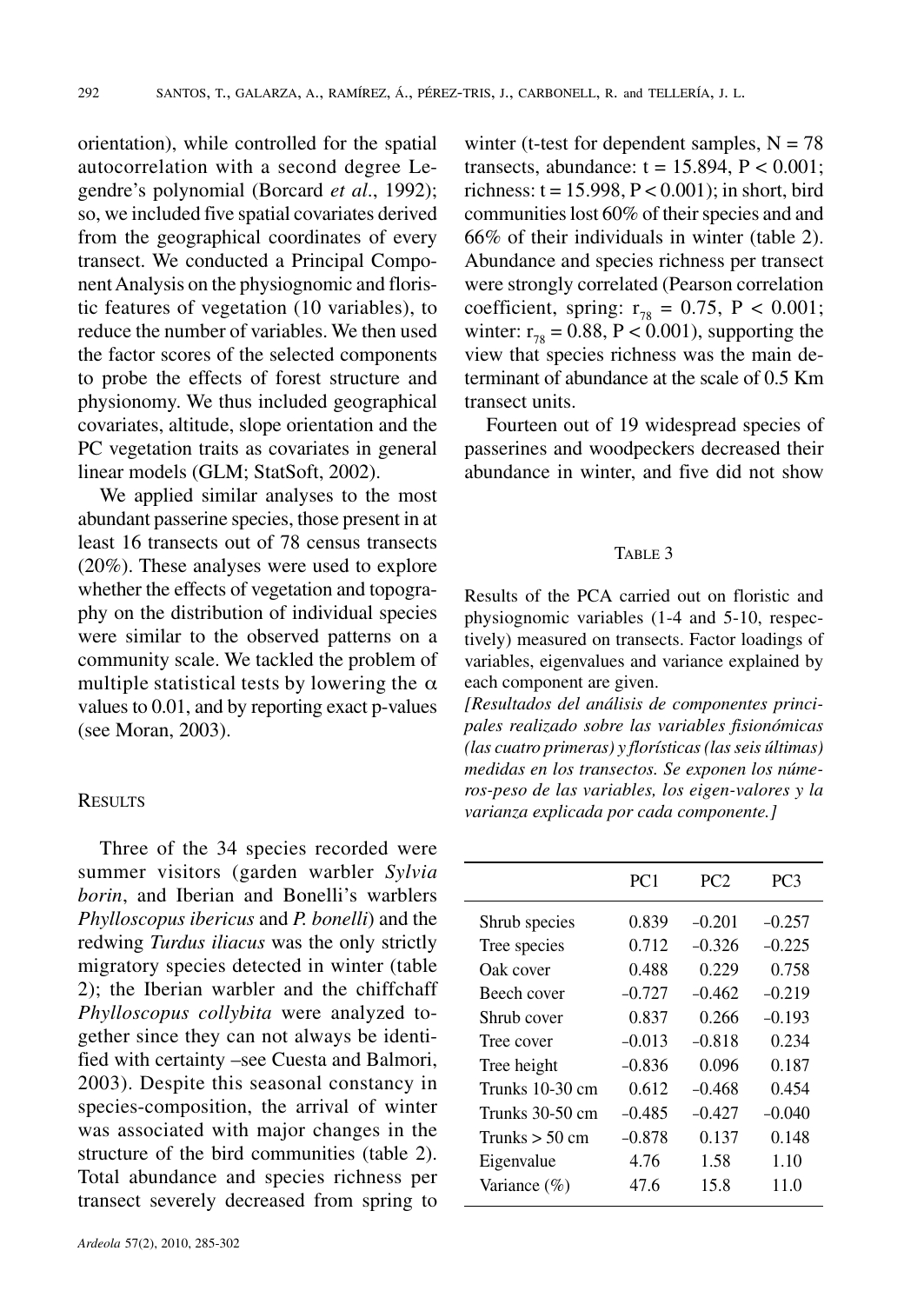significant differences between seasons. The first group included six ground searchers, five foliage gleaners, and three mixed, foliageground foragers, whereastrunk gleaners were dominant in the second one (table 2).

#### *Factors affecting bird communities*

Principal component analyses (PCA) on vegetation data defined three gradients that accounted for 74.4% of variance (table 3). The first component (PC1) was a combination of physiognomic and floristic traits opposing stands covered by dense shrubs and with increasing values of tree and shrub richness to the developed stands dominated by tall and thick beeches. The second component (PC2) defined a gradient of increasing tree cover, and the third (PC3) a gradient of increasing oak cover. PC1 kept a rough change with altitude, since shrub and tree diversity increases with altitude in the study area, whereas the traits associated with developed woodland



FIG. 2.—Relationships between altitude and principal component PC1 and number of tree and shrub species (top), and oak and beech cover with the number of tree and shrub species (bottom). *[Arriba: Relaciones de la altitud con el componente principal PC1 (izquierda) y con el número de especies de árboles y arbustos (derecha). Debajo: Relaciones de la cobertura de hayas (izquierda) y robles (derecha) con el número de especies de árboles y arbustos.]*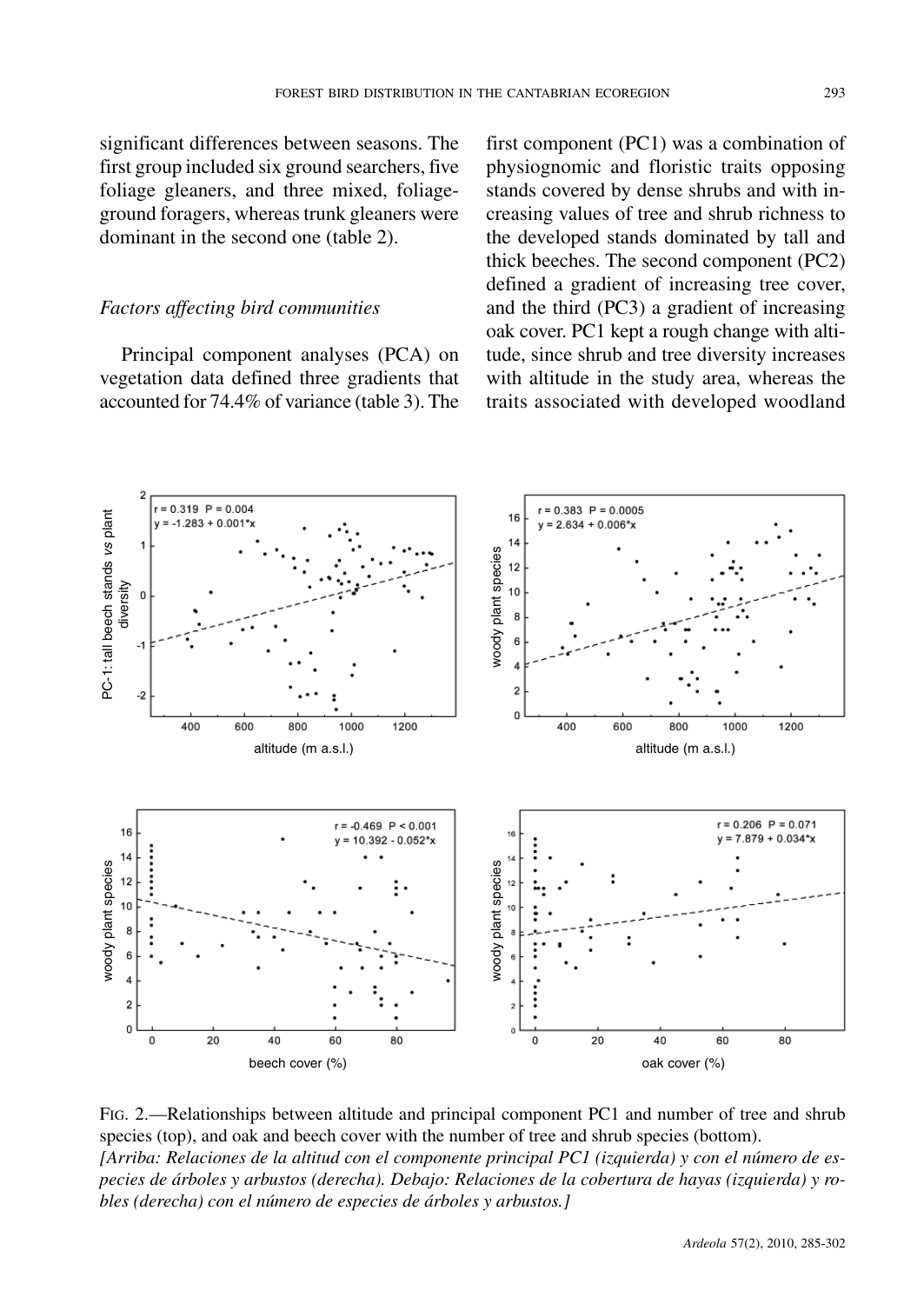show the opposite trend (fig. 2). Another conspicuous feature is the mutually exclusive distribution of beech and oak woodlands  $(r_{78} = -0.58, P < 0.001)$ , and the positive tendency of oak cover to be associated with tree and shrub diversity, contrasting with the reverse pattern for beech (fig. 2).

The four GLMs carried out on the structure of bird assemblages reported significant decreases of bird richness and abundance with altitude (table 4). The effects were particularly strong in winter, when models explained over 50% of variance. In contrast, the influence of vegetation was scarce and limited to a positive effect of oak cover (PC3) on bird richness in winter (table 4 and fig. 3).

## *Factors affecting the abundance of individual species*

After of controlling for spatial autocorrelation, 15 out of 23 species models related to any vegetation or topographic trait, and 13 of them were significant (explained variance: 23.4% to 58.2%, mean:  $39.4\%$ ; see appendix). Effects of vegetation or topography covariates  $\leq 0.01$  were recorded in 11 models (in fact, all were < 0.002; appendix); altitude entered in 9 of these models, always with negative effects (appendix; fig. 4). Other three covariates entered in one model in spring (fig. 4): so, the robin *Erithacus rubecula* showed preference for cool-shaded slopes (slope

#### TABLE 4

Results of the general linear models (GLM) carried out on species richness and abundance of forest birds. Covariates: altitude, orientation, physiognomic and floristic traits of forests (PC1, PC2 and PC3), and five geographical covariates (significant F values are given with their sign).

*[Resultados de los modelos generales lineales realizados con la abundancia y riqueza de aves forestales. Covariantes: altitud, orientación, estructura y composición florística de los bosques (PC1, PC2 and*  $PC3$ ) y cinco variables de posición geográfica; sólo se dan las  $F$  (con su signo) de las covariantes con *efectos significativos.]*

|                 |        | <b>Spring richness</b>        |           |        |                               | <b>Winter richness</b> |         |
|-----------------|--------|-------------------------------|-----------|--------|-------------------------------|------------------------|---------|
|                 | d.f.   | $r^2$                         | F         | P      | $r^2$                         | F                      | P       |
| Altitude        | 1,67   |                               | $-8.437$  | 0.005  |                               | $-53.588$              | <<0.001 |
| PC3 (oak cover) | 1.67   |                               |           |        |                               | $+3.958$               | 0.051   |
| Whole model     | 10, 67 | 24.0                          | 2.116     | 0.035  | 55.1                          | 8.217                  | <<0.001 |
|                 |        | Spring abundance <sup>1</sup> |           |        | Winter abundance <sup>2</sup> |                        |         |
|                 | d.f.   | $r^2$                         | F         | P      | $r^2$                         | F                      |         |
| Altitude        | 1,67   |                               | $-13.948$ | 0.0004 |                               | $-43.977$              | <<0.001 |
| Whole model     | 10.67  | 36.7                          | 3.886     | 0.0003 | 49.2                          | 6.494                  | <<0.001 |

significant effects of 4 geographical covariates.

<sup>2</sup> idem of 3 geographical covariates.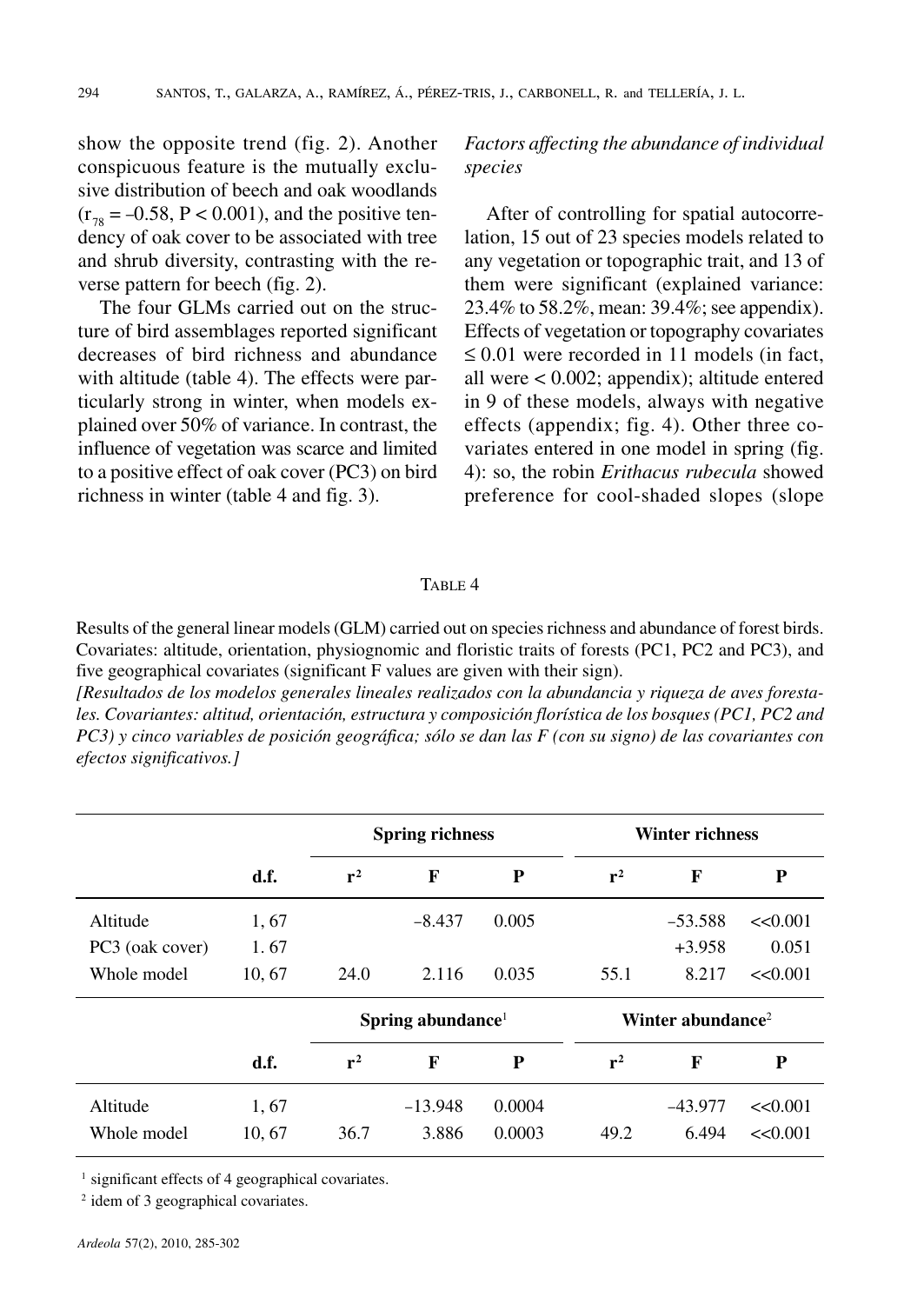

FIG. 3.—Main relationships between the independent variables of the GLMs carried out and the abundance and richness of bird assemblages (table 4).

*[Relaciones significativas entre las covariantes usadas en los GLMs y la abundacia y riqueza de las comunidades de aves (véase la tabla 4).]*

orientation), the numbers of the blackcap *Sylvia atricapilla* increased with the diversity of woody plants (PC1), and oak cover (PC3) positively influenced the abundance of the chaffinch *Fringilla coelebs*.

### **DISCUSSION**

Our results show that a single topographic factor, namely altitude, accounted for most variation found in avian distribution patterns, both at the community and species level, whereas vegetation seemingly had a negligible role. We here discuss the effects of these factors and conclude by drawing some conclusions applicable to the conservation of the Cantabrian forest bird communities.

#### *Effect of altitude on bird communities*

Altitude extensively affected the bird communities of Cantabrian forests, especially in winter, when both richness and abundance suffered dramatic losses at high elevations (fig. 3). Altitude had significant negative effects in all community models ( $P \le 0.005$ ; table 4), and in 9 out of 23 individual ones  $(P \le 0.002$ ; appendix); in 8 out of these 9, altitude was the only factor with significant effects. Our results thus support the strong regional role of topography in the organization of the Cantabrian avifauna. These results fit the expected pattern, since the study area extended across an altitudinal gradient 1,000 m broad, and since loss of richness with altitude is a common regional pattern at temperate latitudes (Begon *et al*., 2006; Lomolino *et al.*, 2006), which has been detected for birds in many European mountain ranges (e.g., Álvarez and Purroy, 1993; Carrascal *et al*., 2002; Díaz, 2006; Archaux and Bakkaus, 2007).

The loss of species with altitude has been associated with the effects of climatic harshness in mountains, including drastic decreases of productivity and food availability, particu-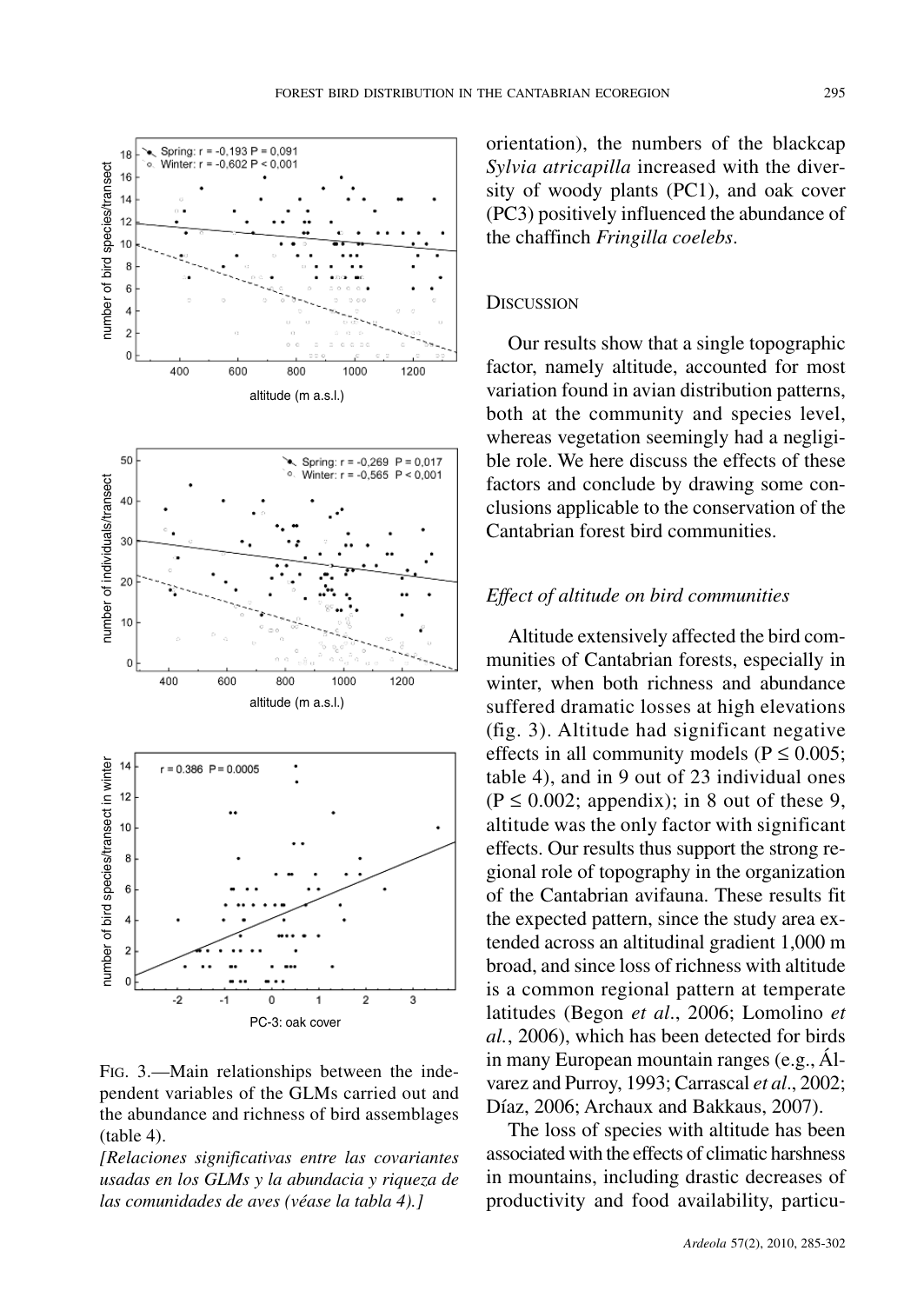

FIG. 4.—Representative relationships between the independent variables of the GLMs carried out and the spring or winter abundances of individual bird species (see appendix). *[Muestra representativa de las relaciones entre las covariantes usadas en los GLMs y la abundancia primaveral o invernal de las especies analizadas (véase el apéndice).]*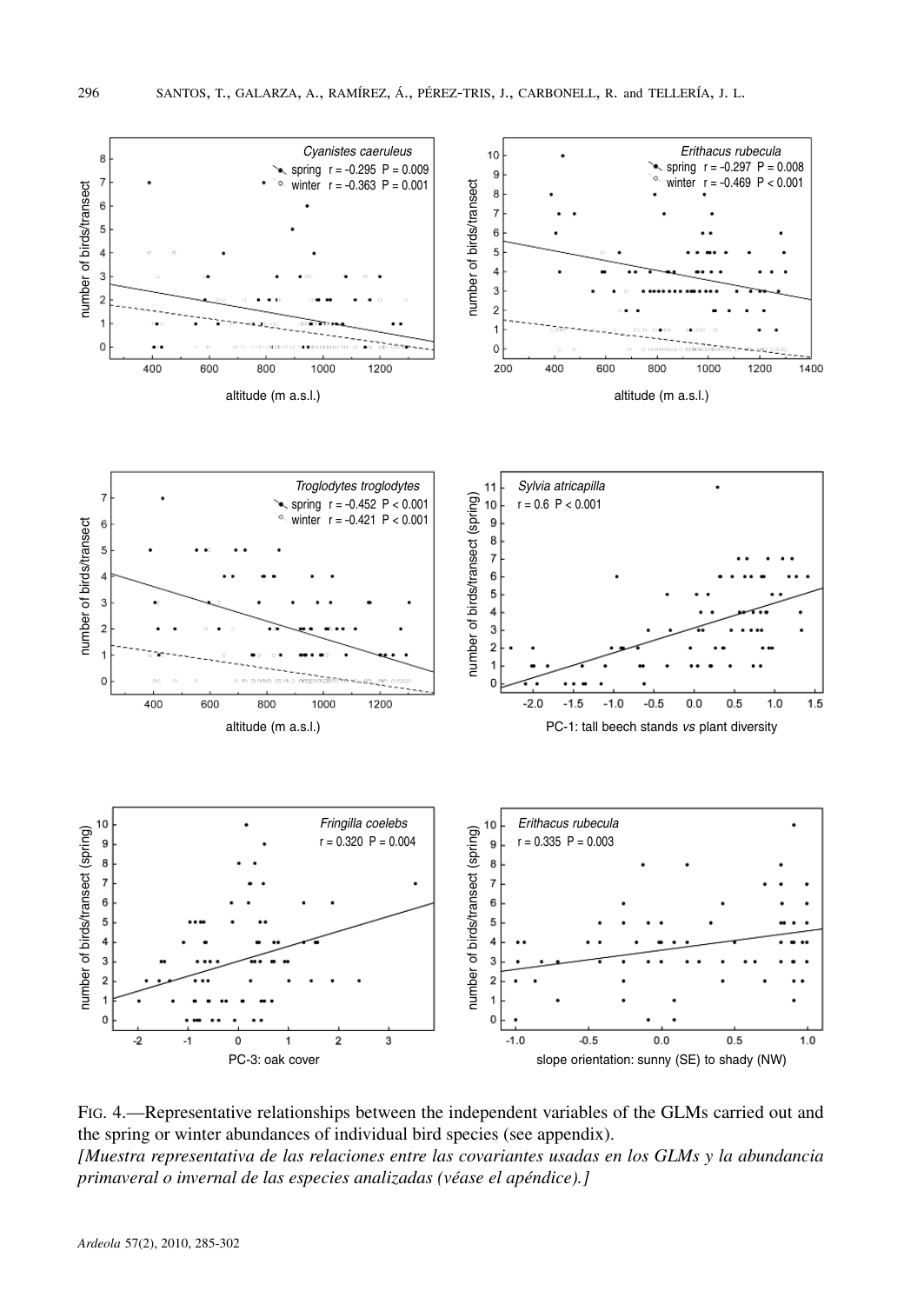larly in winter (Begon *et al.*, 2006). In compliance with other studies carried out in particular sectors of the the Cantabrian range (Tellería and Galarza, 1990; Álvarez and Purroy, 1993), and in other Iberian mountains (Carrascal *et al*, 1987; Carrascal, 1988), the effects of altitude were more striking for foliage gleaners and especially for ground searchers, two foraging guilds particularly vulnerable to food shortages related to frosts and snowfalls at highland sites, so that they are likely to be driven to lower (and warmer) forest patches during winter. For example, ground searchers totally abandons high elevations of central Spain during snowstorms (Carrascal, 1988; see also Carrascal *et al.*, 1987). In this context, it is relevant to point out that four species of ground searchers (the wren *Troglodytes troglodytes*, the robin, the blackbird *Turdus merula*, and the songthrush *Turdus philomelos*) accounted for the 45% of the decrease in winter abundance in our area. However, trunk gleaners mainly rely on trunk and branch invertebrates, whose availability is only moderately affected by winter weather (Carrascal, 1988). Hence, species in this guild experience less restrictive trophic conditions and their foraging substrata, in the core of the trees, are more sheltered from inclement weather than peripheral substrata (Carrascal, 1988).

# *Effects of vegetational structure on bird communities*

The complexity of vegetational structure and floristic diversity are the commonest factors explaining the richness of bird communities, basically through their effects on niche diversification (MacArthur and MacArthur, 1961;Wiens, 1989). Many studies carried out on an intermediate regional scale have thus shown that diversity of woody plants and structural complexity of vegetation improve

the richness of breeding forest birds (Díaz, 2006; Archaux and Bakkaus, 2007; Gil-Tena *et al.*, 2007). In contrast, our results imply a very weak role of vegetation as a predictor of bird richness and abundance on the scale of the Cantabrian Mixed Forest Ecoregion, and also when vegetational effects were examined at the species level. It must be pointed out, however, that the nine studied forests extend east/west for 440 km and from 390 to 1,300 m a.s.l. It may therefore be expected that the role of vegetation will be lessened by factors acting on broader temporal and spatial scales, such as climatic, geographical and historical effects (Ramírez and Tellería, 2003, Carrascal and Lobo, 2003; González-Taboada *et al.*, 2007).

Another aspect to be considered is that the main vegetational features favouring bird richness and abundance are somewhat concentrated at opposite ends of the altitudinal gradient. Thus, while well developed but scarcely diversified woodlands are rather dominant at low and mean altitudes, the greatest values of floristic diversity are associated with forest stands chiefly located at higher levels (PC1 vegetation gradient). Hence, this pattern could prevent the existence of relevant effects of plant diversity on bird communities, above all in winter, since at this season high altitude has very great negative effects on most bird species (fig. 3). The sole floristic, although rather weak effect, was that of oak-dominated stands (PC3) on bird richness in winter (table 4). In fact, oak cover wasthe only factor that counteracted the strong negative effect of altitude in any community model; likewise, oak cover positively affected the abundance of the chaffinch in spring. These results are rather similar to those revealed by more local studies that show the importance of oak trees for forest birds in the east of Cantabrian range, in particular for trunk and foliage gleaners in winter (Carrascal and Tellería, 1985, 1989).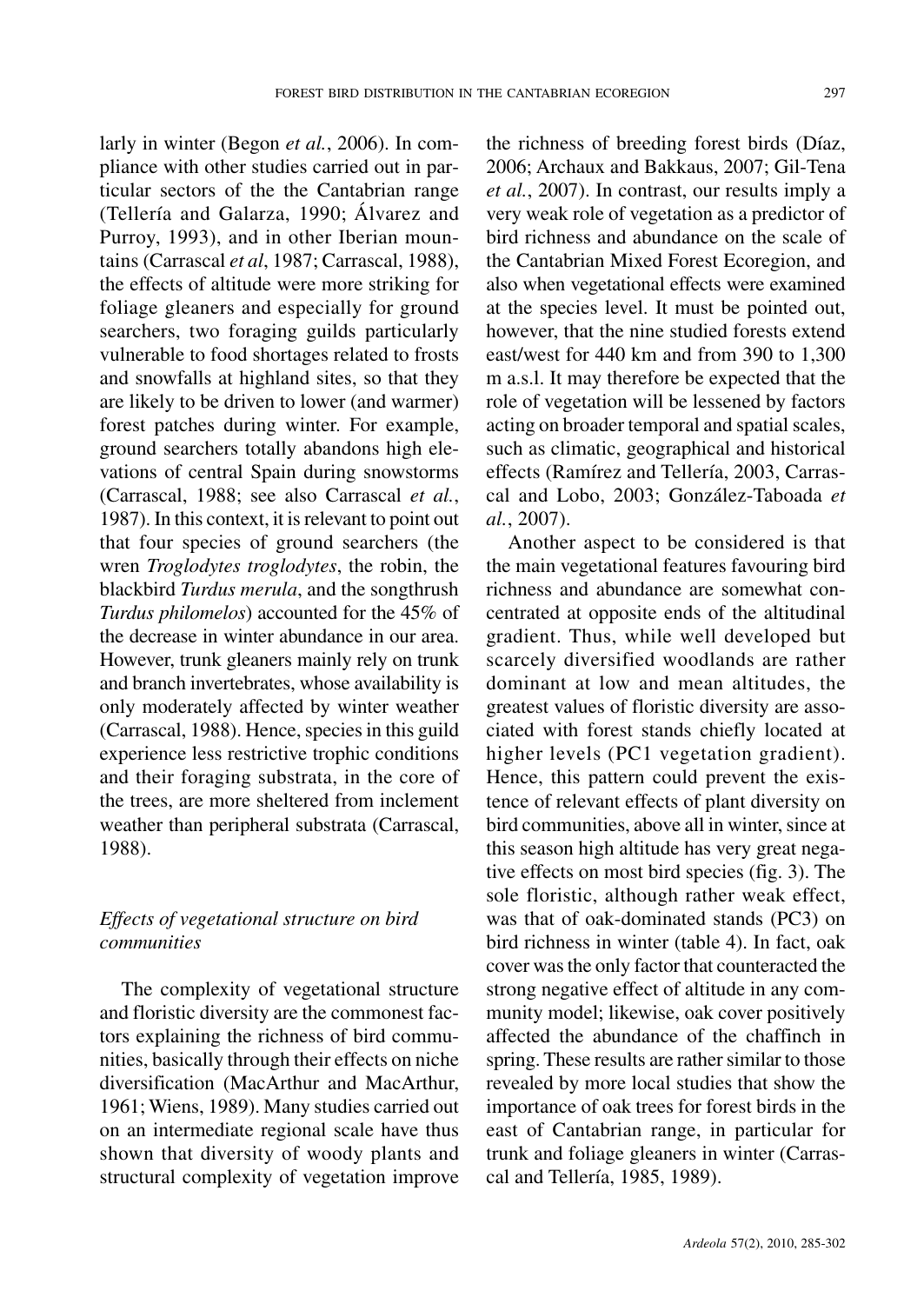#### *Management implications*

From a conservation perspective, our results support the view that, at our study scale, the distribution of forest bird assemblages in the Cantabrian Mixed Forest Ecoregion is mostly related to the critical influence of altitude, whereas the other factors checked have a rather secondary importance. This is an expected result given the latitudinal position of the Cantabrian Ecoregion, and that our transects were conducted from 390 to 1,300 m a.s.l., an altitudinal belt thoroughly representative of the vertical distribution of Cantabrian forests. In fact, the four richness and abundance community parameters significantly match a gradient of altitude (fig. 3). It may thus be concluded that altitude constitutes a good predictor of forest suitability for the whole forest bird community within a wide range of vegetation conditions. The relevance of altitude is reinforced by the fact that large numbers of wintering birds probably originate from breeding populations that move to lower elevations for the winter (Álvarez and Purroy, 1993; Tellería *et al.*, 1999, 2001). Therefore, the conservation of Cantabrian forest birds requires the strict protection of the entire altitudinal forest range, and particularly the existing low altitude forests, which are doubtless the most threatened by urban and industrial development (García *et al*., 2005). Unfortunately, lowland forests have historically been destroyed by agricultural and urban encroachments in the Cantabrian area (García *et al*., 2005), and the remaining ones are mostly managed for commercial forestry, involving measures that reduce woody plant diversity, a trait which seemingly benefit bird richness at local scales. Likewise, it is urgent to conserve all of the extant oak forests at whatever altitude, given the importance of these natural stands in the maintenance of bird richness during winter, and their history of retreat resulting from the continuous spread of beech (Rozas, 2001).

ACKNOWLEDGEMENTS.—This paper is a contribution to the project number CGL2004-02744/BOS, funded by the Spanish Ministry of Education and Science. L. M. Carrascal and one anonymous reviewer contributed with helpful comments and criticisms on an earlier drafts of this paper.

#### **BIBLIOGRAPHY**

- ÁLVAREZ,A. and PURROY, F.J. 1993. Comparación de las comunidades de aves nidificantes e invernantes en los medios forestales de la Cordillera Cantábrica leonesa. *Ecología*, 7: 403-418.
- ARCHAUX, F. and BAKKAUS, N. 2007. Relative impact of stand structure, tree composition and climate on mountain bird communities. *Forest Ecology and Management*, 247: 72-79.
- AUSDEN, M. 2004. Habitat management . In, W. J. Sutherland, I. Newton and R. E. Green (Eds.): *Bird ecology and conservation. A handbook techniques*, pp. 329-369. Oxford University Press. Oxford.
- BEGON, M., COLIN, R. and HARPER J. L. 2006. *Ecology. From individuals to ecosystems. 4th edition*. Blackwell.
- BIBBY, C.J., BURGESS, N. D., HILL, D.A. and MUS-TOE, S. H. 2000. *Bird Census Techniques*, *2nd ed*. Academic Press. London.
- BORCARD, D., LEGENDRE, P. and DRAPEAU, P. 1992. Partialling out the spatial component of ecological variation. *Ecology*, 73: 1045-1055.
- CARRASCAL, L. M. 1988. Influencia de las condiciones ambientales sobre la organización de la comunidad de aves invernante en un bosque subalpino mediterráneo. *Doñana Acta Vertebrata*, 15: 111-131.
- CARRASCAL, L. M. and TELLERÍA, J. L. 1985. Estudio multidimensional del uso del espacio en un grupo de aves insectívoras forestales durante el invierno. *Ardeola*, 32: 95-113.
- CARRASCAL, L. M. and TELLERÍA,J. L. 1989. Comportamiento de búsqueda del alimento y selección de especies arbóreas: análisis con el agateador común (*Certhia brachydactyla*) durante el invierno. *Ardeola*, 36: 149-160.
- CARRASCAL, L. M. and TELLERÍA, J. L. 1990. Impacto de las repoblaciones de *Pinus radiata* sobre la avifauna forestal del norte de España. *Ardeola*, 37: 247-266.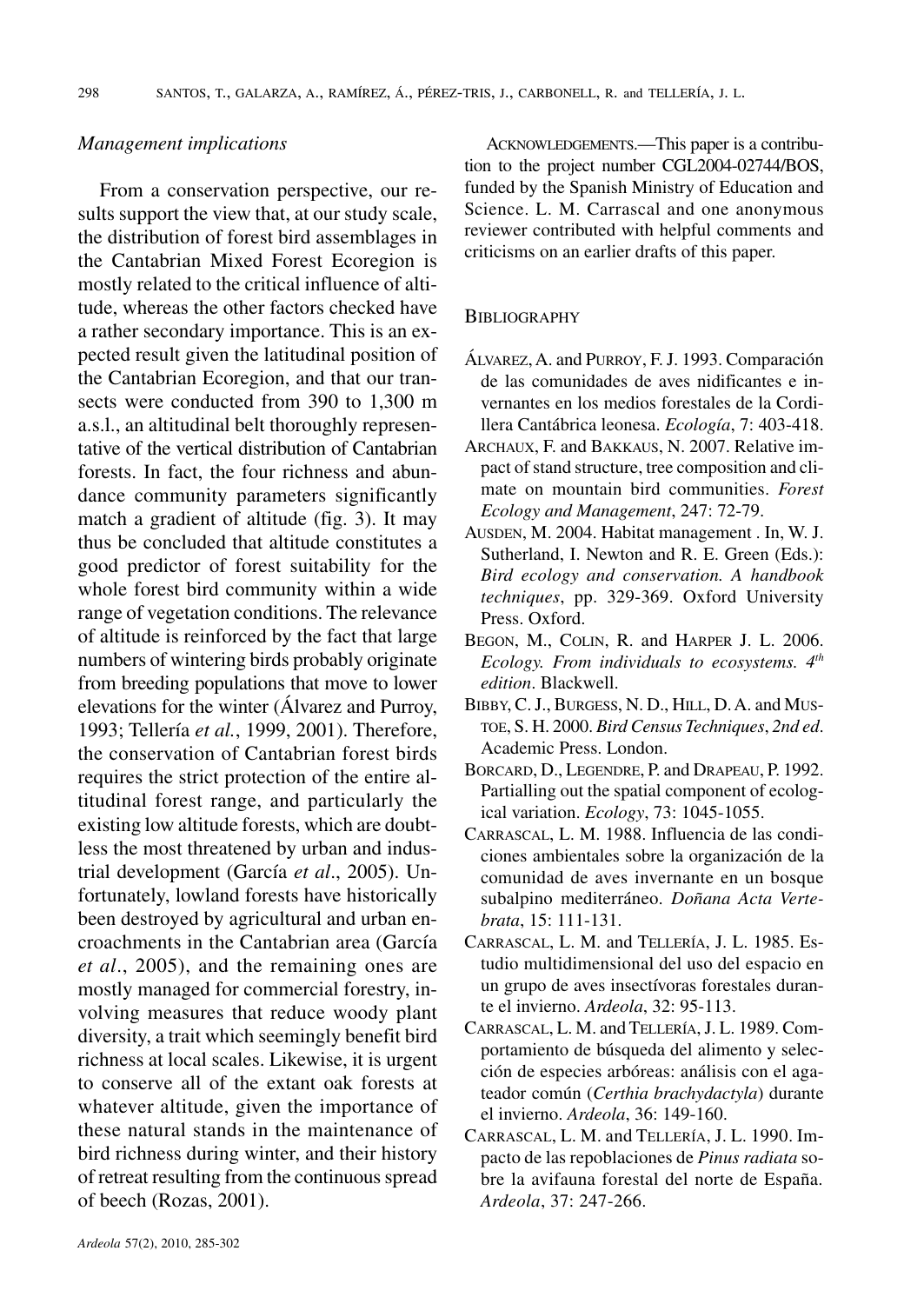- CARRASCAL, L. M. and LOBO, J. M. 2003. Respuestas a viejas preguntas con nuevos datos: estudio de los patrones de distribución de la avifauna española y consecuencias para su conservación. En, R. Martí and J.C. del Moral (Eds.): *Atlas de las aves reproductoras de España*, pp. 651-668. Dirección General de Conservación de la Naturaleza-Sociedad Española de Ornitología. Madrid.
- CARRASCAL, L. M. and DÍAZ, L. 2006. Winter bird distribution in abiotic and habitat structural gradients: a case study with Mediterranean montane oakwoods. *Ecoscience*, 13: 100-110.
- CARRASCAL, L. M., POTTI, J. and SÁNCHEZ-AGUA-DO, F. J. 1987. Spatio-temporal organization of the bird communities in two Mediterranean montane forests. *Holartic Ecology*, 10: 185- 192.
- CARRASCAL, L. M., PALOMINO, D. and LOBO, J. M. 2002. Patrones de preferencias de hábitat y de distribución y abundancia invernal de aves en el centro de España.Análisis y predicción del efecto de factores ecológicos. *Animal Biodiversity and Conservation*, 25: 7-40.
- CUESTA, M.A. and BALMORI,A. 2003. Mosquitero común, *Phylloscopus collybita;* mosquitero ibérico *Phylloscopus ibericus*. En, R. Martí and J.C. del Moral (Eds.): *Atlas de las aves reproductoras de España*, pp. 488-491. Dirección General de Conservación de la Naturaleza-Sociedad Española de Ornitología. Madrid.
- DÍAZ, L. 2006. Influences of forest type and forest structure on bird communitiesin oak and pine woodlands in Spain. *Forest Ecology and Management*, 223: 54-65.
- GARCÍA, D., QUEVEDO, M., OBESO, J. R. and ABA-JO, A. 2005. Fragmentation patterns and protection of montane forest in the Cantabrian range (NW Spain). *Forest Ecology and Management*, 208: 29-43.
- GIL-TENA, A., SAURA, S. and BROTONS, L. 2007. Effects of forest composition and structure on bird species richness in a Mediterranean context: Implications for forest ecosystem management. *Forest Ecology and Management*, 242: 470-476.
- GONZÁLEZ-TABOADA, F., NORES, C. and ÁLVAREZ, M. A. 2007. Breeding bird species richness in Spain: assessing diversity hypothesis at various scales. *Ecography*, 30: 241-250.
- HAGEMEIJER,W. and BLAIR, M.J. 1997. *The EBCC Atlas of European Breeding Birds*. T & AD Poyser. London.
- HUERTAS, D. and DÍAZ, J. A. 2001. Winter habitat selection by montane forest bird assemblages: the effects of solar radiation. *Canadian Journal of Zoology*, 79: 279-284.
- KOTLIAR, N. B. and WIENS, J. A.1990. Multiple scale of patchiness and structure: a hierarchic framework for the study of heterogeneity. *Oikos*, 59: 253-260.
- LOMOLINO, M. V., RIDDLE, B. R. and BROWN, J. H. 2006. *Biogeography. Third edition*. Sinauer. Sunderland.
- LUCK, G. W. 2002. The habitat requirements of the rufous tree-creeper (*Climacteria rufa*). 1. Preferential habitat-use demonstrated at multiple scales. *Biological Conservation*, 105: 383-394.
- MACARTHUR, R. H. and MACARTHUR, J. W. 1961. On bird species diversity. *Ecology*, 42: 594-598.
- MARQUÍNEZ, L., LASTRA, J. and GARCÍA, P. 2003. Estimation models for precipitation in mountainous regions: the use of GIS and multivariate analysis. *Journal of Hydrology*, 270: 1-11.
- MORAN, M. D. 2003. Arguments for rejecting the sequential Bonferroni in ecological Studies. *Oikos*, 100: 403-405.
- MORRISON, L. M. 2002. *Wildlife restoration. Techniques for habitat analysis and animal monitoring*. Island Press. Washington.
- MORRISON, L. M., MARCOT, G. G. and MANNAN, R. W. 1998. *Wildlife-habitat relationships. Concepts and applications(2ªed).* The University of Wisconsin Press. Madison.
- NINYEROLA, M., PONS, X. and ROURE, J. M. 2005. *Atlas climatológico digital de la península Ibérica. Metodología y aplicaciones en bioclimatología y geobotánica.* Universidad Autónoma de Barcelona. Bellaterra.
- NOSS, R. F. 1999. Assessing and monitoring forest biodiversity: a suggested framework and indicators. *Forest Ecology and Management*, 115: 135-146.
- OLSON, D. M. and DINERSTEIN, E. 2002. The Global 200: Priority ecoregions for global Conservation. *Annals of the Missouri Botanical Garden*, 89: 199-224.
- RAMÍREZ,A. and TELLERÍA, J. L. 2003. Efectos geográficos y ambientales sobre la distribución de las aves forestales ibéricas. *Graellsia*, 59: 219-231.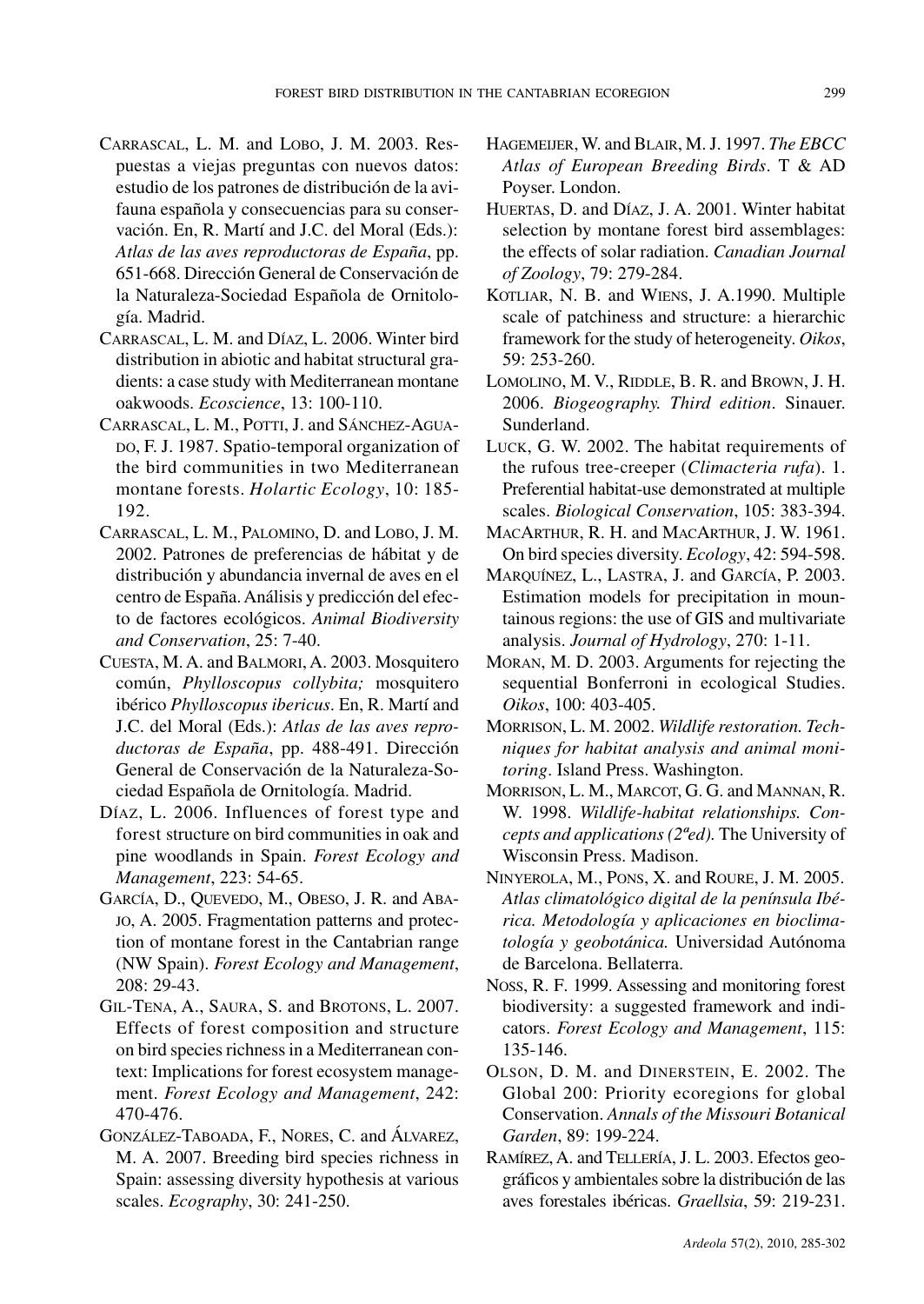- ROOT, T. L., PRICE, J. T., HALL, K. R., SCHNEIDER, S. H., ROSENZWEIG, C. and POUNDS, J. A. 2003. Fingerprints of global warning on wild animals and plants. *Nature*, 421: 57-60.
- ROZAS, V. 2001. Dinámica forestal y tendencias sucesionales en un bosque maduro de roble y haya de la zona central de la cornisa Cantábrica. *Ecología*, 15: 179-211.
- STATSOFT, 2002. *STATISTICA Version* 6.0. Statsoft, Inc. Tulsa.
- TELLERÍA, J. L. and GALARZA, A. 1990. Avifauna y paisaje en el norte de España: efecto de las repoblaciones con árboles exóticos. *Ardeola*, 37: 229-245.
- TELLERÍA, J. L., ASENSIO, B. and DÍAZ, M. 1999. *Aves Ibéricas II. Passeriformes*. Reyero Ed. Madrid.
- TELLERÍA, J. L., PÉREZ-TRIS, J. and CARBONELL, R. 2001. Seasonal changes in abundance and flight-related morphology reveal different migration patterns in Iberian forest passerines. *Ardeola*, 48: 27-45.
- VIADA, C. 1999. *Áreas importantes para las aves en España*. SEO-BirdLife. Madrid.
- WIENS, J. A. 1989. *The ecology of bird communities*. Cambridge University Press. Cambridge.

*[Recibido: 10-02-2010] [Aceptado: 15-05-2010]*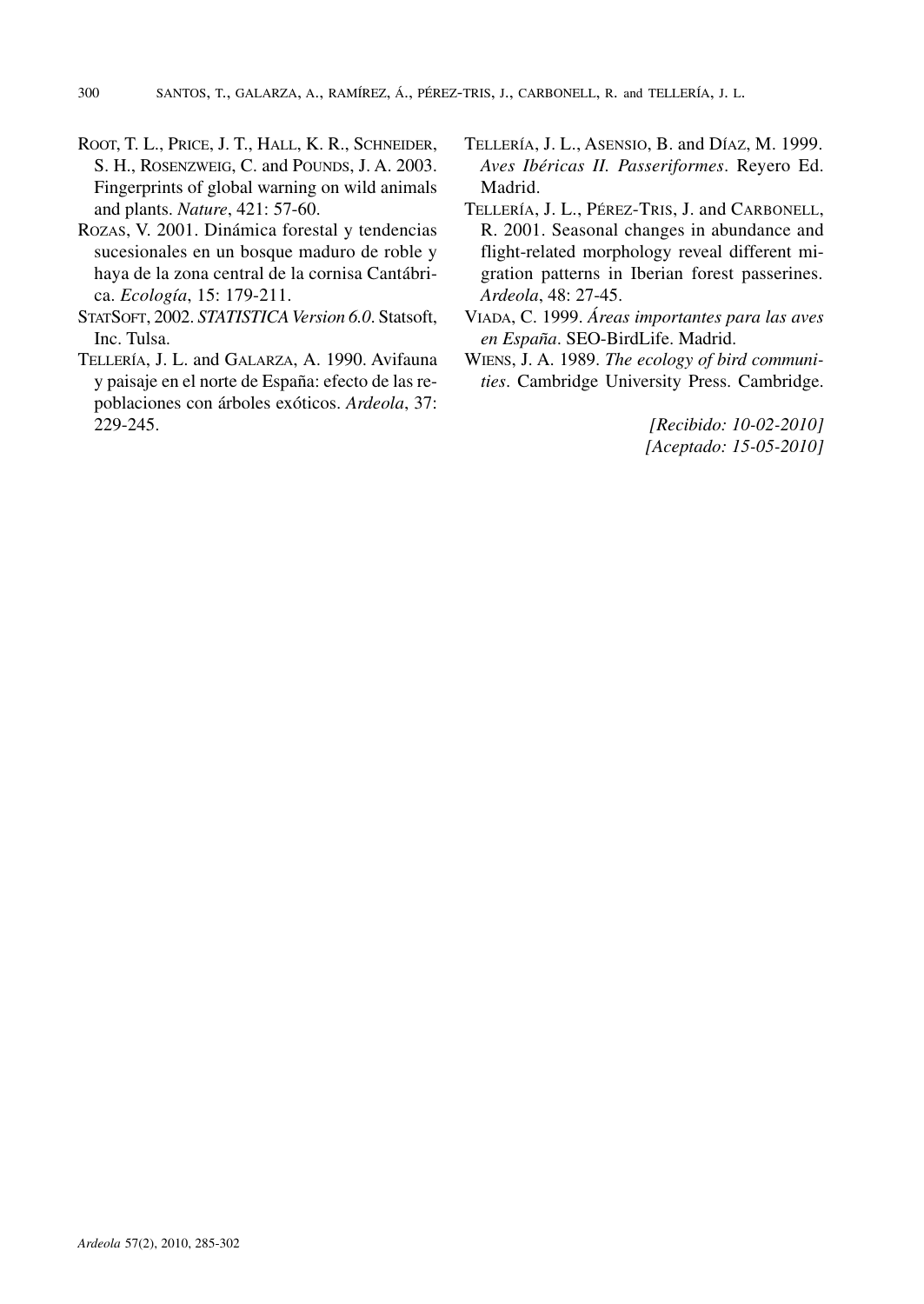#### APPENDIX 1 *[APÉNDICE 1]*

Results of the general linear models (GLM) carried out for abundance of species present on at least 16 transects (see table 2 for full names) as a function of vegetational (PC1, PC2, and PC3) and topographical (altitude and orientation) traits, controlling by spatial autocorrelation (five geographical covariates). The number of transects on which each species was recorded is given in parentheses. Significant F values are given with their sign (d.f.: 1, 67 for fixed variables; bold type: covariate effects  $\leq 0.010$ ). Species that did not correlate with any trait: *R. ignicapillus* spring  $(r^2 = 9.7, F = 0.720, P = 0.703, N = 29$  transects), *S. europaea* spring ( $r^2 = 18.1$ , F = 1.480, P = 0.166, N = 30), *P. ater* spring ( $r^2 = 31.4$ , F = 3.064,  $P = 0.003$ ,  $N = 44$ , *L. cristatus* spring ( $r^2 = 41.0$ ,  $F = 4.655$ ,  $P = 0.00005$ ,  $N = 26$ ), *P. major* spring  $(r^2 = 16.4, F = 1.314, P = 0.241, N = 38)$ , *S. borin* spring  $(r^2 = 24.6, F = 2.191, P = 0.029, N = 18)$ , *L. cristatus* winter ( $r^2 = 19.7$ ,  $F = 1.640$ ,  $P = 0.114$ ,  $N = 17$ ), *P. palustris* winter ( $r^2 = 14.6$ ,  $F = 1.141$ ,  $P = 0.346$ ,  $N = 17$ ).

*[Resultados de los modelos generales lineales realizados con la abundancia de las especies registradas en al menos 16 transectos (nombres completos en la tabla 2) en función de los rasgos de vegetación (PC1, PC2 y PC3) y topografía (altitud y orientación), controlados por autocorrelación espacial (5 covariantes geográficas). En paréntesis, número de transectos en que cada especie fue registrada. Se exponen los valores de las F (con su signo) de las covariantes con efectos significativos (aquellos con*  $P \le 0.010$  se señalan en negrita); grados de libertad = 1, 67 para las covariantes y 10, 67 para los mo*delos. Especies que no se correlacionan con ningún rasgo:* R. ignicapillus *primavera (r2= 9,7, F = 0,720,*  $P = 0,703$ ,  $N = 29$  transectos), S. europaea primavera ( $r^2 = 18,1$ ,  $F = 1,480$ ,  $P = 0,166$ ,  $N = 30$ ), P. ater primavera ( $r^2 = 31.4$ ,  $F = 3,064$ ,  $P = 0,003$ ,  $N = 44$ ), L. cristatus primavera ( $r^2 = 41.0$ ,  $F = 4,655$ ,  $P = 0,00005$ ,  $N = 26$ ), P. major primavera ( $r^2 = 16,4$ ,  $F = 1,314$ ,  $P = 0,241$ ,  $N = 38$ ), S. borin primavera ( $r^2 = 24.6$ ,  $F = 2.191$ ,  $P = 0.029$ ,  $N = 18$ ), L. cristatus invierno ( $r^2 = 19.7$ ,  $F = 1.640$ ,  $P = 0.114$ , *N = 17),* P. palustris *invierno (r2 = 14,6, F = 1,141, P = 0,346, N = 17).]*

| <b>Spring</b>         | PC <sub>1</sub>    | PC <sub>2</sub><br>forest cover | PC <sub>3</sub><br>oak cover |                         |                     | whole model<br>$(g.l. = 10, 67)$ |       |            |
|-----------------------|--------------------|---------------------------------|------------------------------|-------------------------|---------------------|----------------------------------|-------|------------|
|                       | plant diversity    |                                 |                              | altitude                | slope               | $r^2$                            | F     | P          |
| E. rubecula (75)      |                    |                                 |                              | $-10.758$<br>0.002      | $+12.816$<br>0.0006 | 33.9                             | 3.429 | 0.001      |
| $F.$ coelebs $(67)$   |                    |                                 | $+10.278$<br>0.002           | $+4.2452$<br>0.043      |                     | 51.2                             | 7.021 | $2.0^{-7}$ |
| S. atricapilla (70)   | $+10.001$<br>0.002 | $-6.546$<br>0.013               |                              |                         |                     | 58.2                             | 9.311 | $2.0^{-9}$ |
| T. troglodytes (60)   |                    |                                 |                              | $-37.243$<br>$1.0^{-7}$ |                     | 48.3                             | 6.268 | $1.0^{-6}$ |
| T. merula (57)        |                    |                                 |                              | $-4.201*$<br>0.044      |                     | 23.4                             | 2.042 | 0.042      |
| T. philomelos (54)    | $-5.113$<br>0.027  |                                 |                              |                         |                     | 11.5                             | 0.869 | 0.567      |
| C. brachydactyla (28) | $-5.457$<br>0.022  |                                 |                              | $-12.528$<br>0.0007     |                     | 51.0                             | 6.977 | $2.0^{-7}$ |
| C. caeruleus (43)     |                    |                                 |                              | $-10.953$<br>0.002      |                     | 24.4                             | 2.163 | 0.031      |